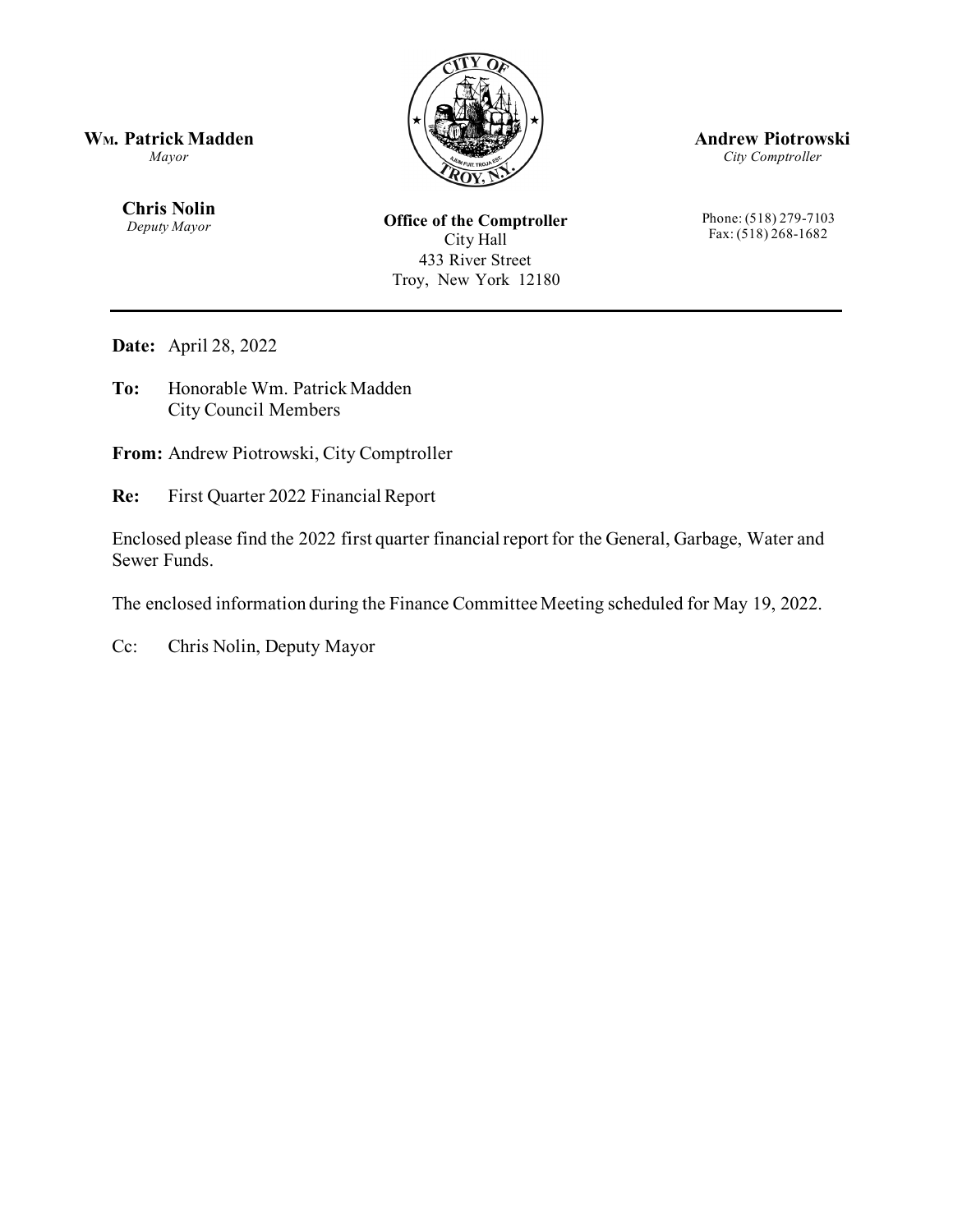#### **City of Troy, New York 2022 First Quarter Report General FundRevenues**

| Revenue                                  | 03/31/2022 | 03/31/2021 | <b>S</b> Change | % Change    | 2022 Actual | 2022 Budget | \$ Diff        | % Achieved | Footnote     |
|------------------------------------------|------------|------------|-----------------|-------------|-------------|-------------|----------------|------------|--------------|
| Real Property Taxes                      | 14,123,968 | 13,816,325 | 307,644         | 2.23%       | 14,123,968  | 26,747,458  | (12, 623, 490) | 52.80%     |              |
| <b>Local Sources</b>                     | .308,174   | 109,253    | 198,921         | 17.93%      | .308,174    | 20,124,263  | (18, 816, 089) | 6.50%      | $\mathbf{2}$ |
| General Government Support               | 51,903     | 33,132     | 18,771          | 56.65%      | 51,903      | 431,317     | (379, 414)     | 12.03%     |              |
| Public Safety                            | 393,187    | 309,436    | 83,751          | 27.07%      | 393,187     | 518,500     | (125,313)      | 75.83%     | 3            |
| Health                                   | 345,874    | 326,976    | 18,898          | 5.78%       | 345,874     | 2,277,500   | (1,931,626)    | 15.19%     | 4            |
| Transportation                           | 225,902    | 168,150    | 57,752          | 34.35%      | 225,902     | 987,500     | (761, 598)     | 22.88%     |              |
| Recreation                               | 26,771     | 33,234     | (6, 463)        | $-19.45%$   | 26,771      | 1,357,000   | (1,330,229)    | 1.97%      |              |
| Intergovernmental Charges                |            | 50         | (50)            | $-100.00\%$ |             | 310,000     | (310,000)      | $0.00\%$   |              |
| Use Of Money & Property                  | 6,745      | 1,919      | 4,826           | 251.53%     | 6,745       | 95,500      | (88, 755)      | 7.06%      |              |
| Licenses & Permits                       | 122,732    | 151,410    | (28, 678)       | $-18.94%$   | 122,732     | ,530,000    | (1,407,268)    | 8.02%      | 5            |
| Fines & Forfeitures                      | 180,997    | 122,066    | 58,931          | 48.28%      | 180,997     | 1,701,000   | (1,520,003)    | 10.64%     |              |
| Sale Of Property & Compensation For Loss | 46,008     | 6,463      | 39,545          | 611.87%     | 46,008      | 30,000      | 16,008         | 153.36%    |              |
| Miscellaneous                            | 380,950    | 360,376    | 20,574          | 5.71%       | 380,950     | 1,638,819   | (1,257,869)    | 23.25%     |              |
| <b>Interfund Revenues</b>                | 567,458    | 562,621    | 4,837           | $0.86\%$    | 567,458     | 2,987,120   | (2,419,662)    | 19.00%     |              |
| State Aid                                | ſ          | ,859,175   | (1, 859, 175)   | $-100.00\%$ |             | 13,277,535  | (13, 277, 535) | $0.00\%$   | 6            |
| Federal Aid                              | ,000,000   | 399,458    | 600,542         | 150.34%     | 000,000     | ,146,221    | (146, 221)     | 87.24%     |              |
| <b>Intrafund Revenues</b>                | 380,922    | 137,843    | 243,079         | 176.35%     | 380,922     | 3,984,039   | (3,603,117)    | 9.56%      |              |
| Appropriated Fund Balance                |            |            | $\Omega$        | 100.00%     |             | 956,515     | (956, 515)     | $0.00\%$   |              |
| <b>Total General Fund Revenues</b>       | 19,161,594 | 19,397,887 | (236,293)       | $-1.22%$    | 19,161,594  | 80,100,286  | (59, 982, 177) | 23.92%     | 8            |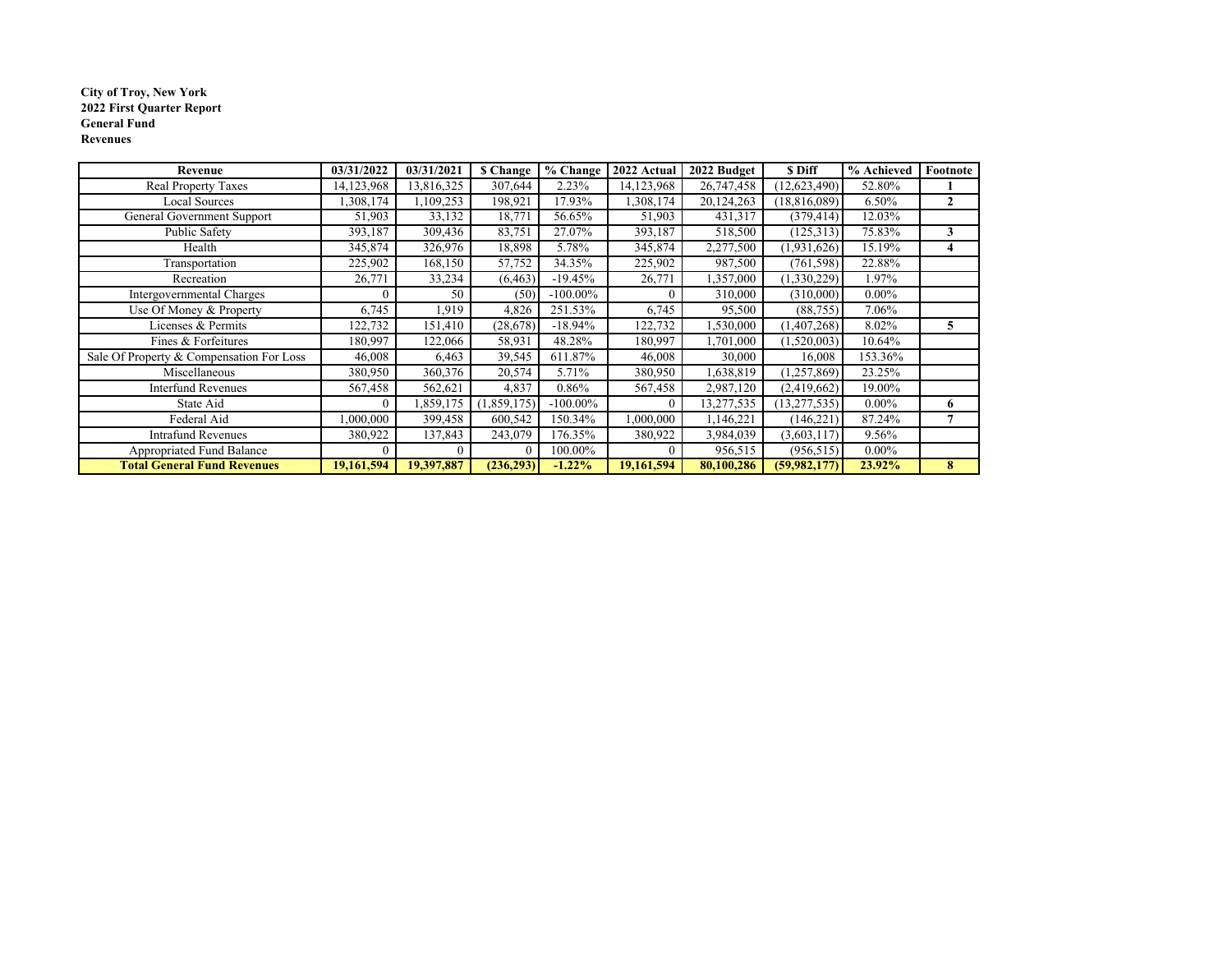#### **1. Real Property Taxes**

As the property tax levy changes on an annual basis and receipts are made in two installments, the best way to analyze Real Property Taxes is based on collections of the total tax levy. In the current fiscal year, 52.92% of the levy has been recognized as of March 31; whereas, in in 2021 the three-month percentage of total tax levy collected was 53.03%. The decrease is not considered material given how small the difference is and there being a strong collection percentage in comparison to the five-year history of collections.

#### **2. Local Sources**

The total revenue from Local Sources is derived materially from sales tax receipts, with the first quarter revenues being recognized in June. As such, only 6.50% of the total amount budgeted for has been recognized at the end of the first quarter, which is consistent with prior years.

When looking at the difference between the current and prior years, 2022 revenues have increased by almost 18% based on increased revenue from interest on real property taxes and utilities gross receipts.

#### **3. Public Safety**

The collection of Vacant Building Fees (the principal revenue source within this category) has increased from 2021 to 2022 leading to an increase in Public Safety revenues of approximately \$84,000 or 27.07%. A large portion of the amount budgeted for has been recognized due to collections of prior year fees relevied onto the 2022 property tax bills.

#### **4. Health**

Total revenues within the Health category (comprised principally of ambulance billings) were \$345,874 at the end of the first quarter, resulting in an increase of \$5.78% from the three month total of 2021. In comparison to the total amount budgeted, 15.19% has been recognized. This is due to the revenue recognition policy of the City, where receipts for calls incurred prior to January  $1<sup>st</sup>$  and received before March  $1<sup>st</sup>$  are recognized in the prior fiscal year.

#### **5. Licenses & Permits**

Revenue from Licenses & Permits totaled  $$122,732$  at the end of the first quarter, the equivalent to 8.02% of the total 2022 budgeted amount. There has also been a decrease of approximately \$28,750 from the three-month total of 2021. The cause for this is due to a decline in building permit revenue. There is fluctuation annually of the total amount of revenue and when the revenue is recognized from building permits dependent on when and how many projects occur.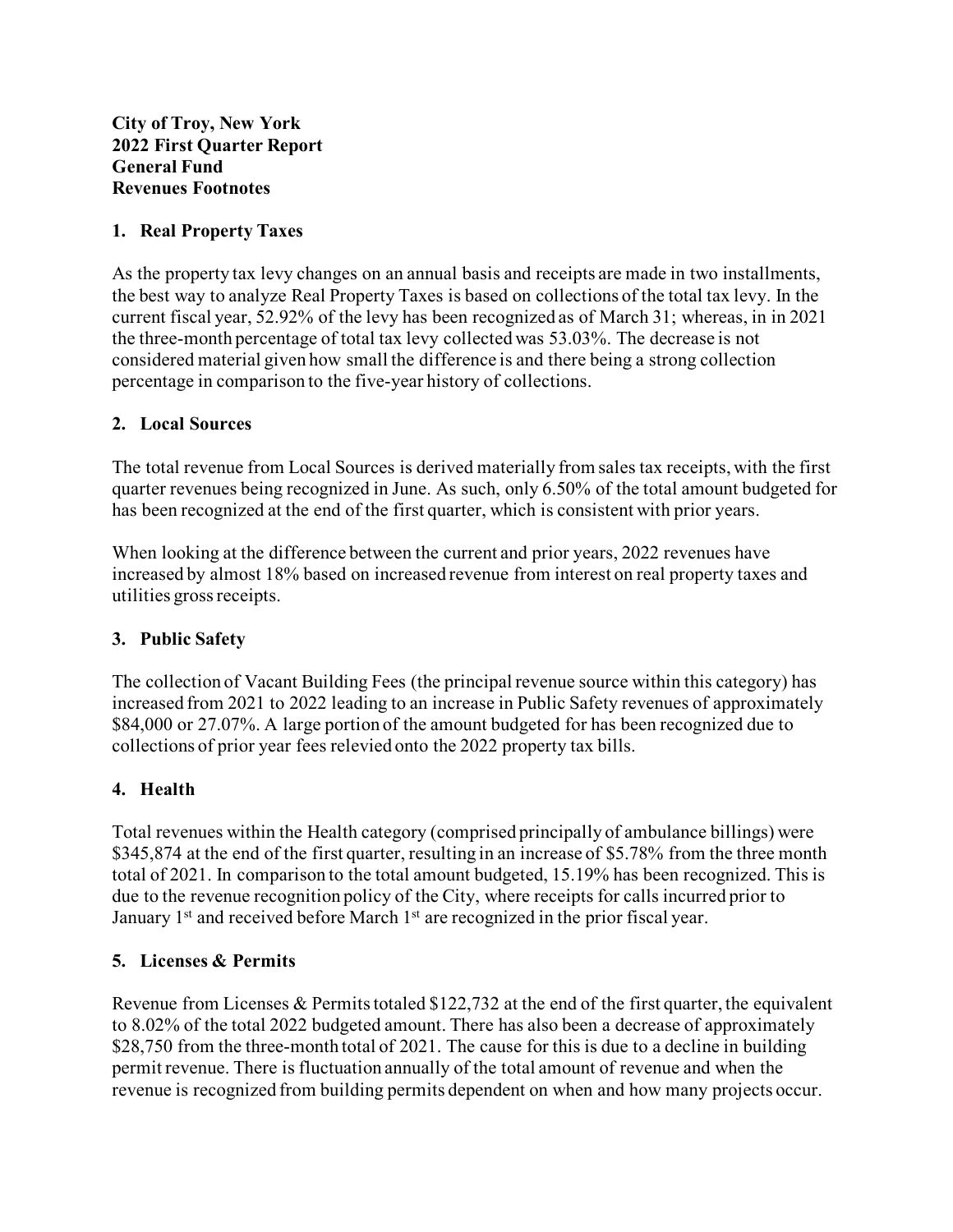#### **6. State Aid**

The large discrepancy from 2021 to 2022 in State Aid was caused by the release of withheld AIM from the 2020 fiscal year in the first quarter of 2021 (which was a one-time revenue). Annual AIM payments are received in the fourth quarter principally of every fiscal year; thus, actual revenues compared to budgeted revenues will be materially low until that time.

## **7. Federal Aid**

Federal Aid recognized in the first quarter of 2022 is the funding from the American Rescue Plan as approved by the City Council.

## **8. Total General Fund Revenues**

Revenue in the General Fund for the first quarter was \$19,161,594, equating to 23.92% of the total amount budgeted for in 2022. Revenues have "decreased" by \$236,000, caused entirely by the one-time payment of withheld AIM in the 2021 fiscal year.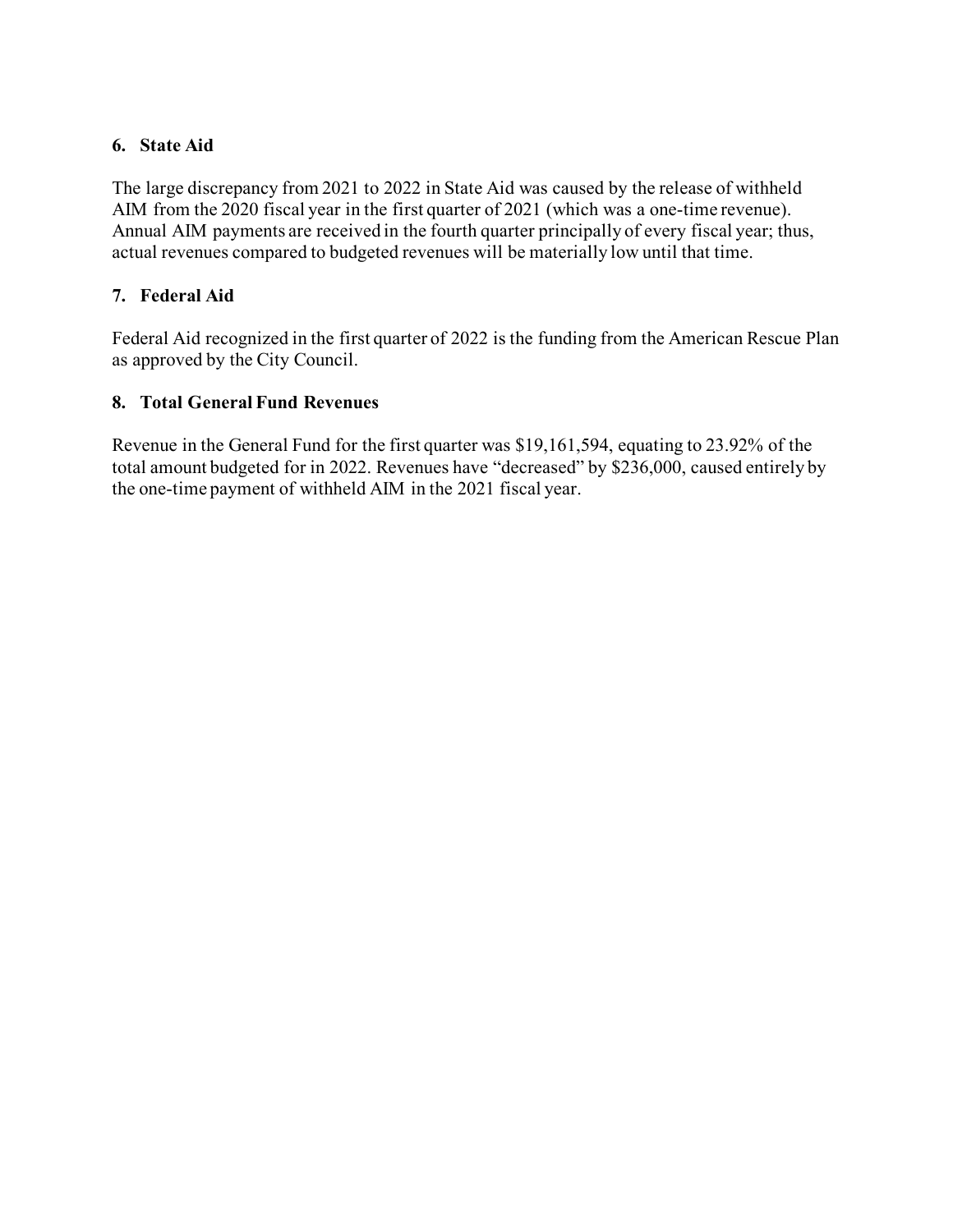# **City of Troy, New York 2022 First Quarter Report General Fund Expenditures**

| <b>Expenditure</b>                   | 03/31/2022   | 03/31/2021   | <b>S</b> Change |                |              | % Change 2022 Actual 2022 Budget | \$ Rem     | % Expended Footnote |                         |
|--------------------------------------|--------------|--------------|-----------------|----------------|--------------|----------------------------------|------------|---------------------|-------------------------|
| <b>Code 1 - Salaries</b>             |              |              |                 |                |              |                                  |            |                     |                         |
| Permanent Salaries                   | 5,206,087    | 4,640,401    | 565,687         | 12.19%         | 5,206,087    | 27,137,881                       | 21,931,794 | 19.18%              | $\mathbf{1}$            |
| Temporary Salaries                   | 100,375      | 80,044       | 20,331          | 25.40%         | 100,375      | 742,463                          | 642,088    | 13.52%              |                         |
| Overtime                             | 27,639       | 27,285       | 355             | 1.30%          | 27,639       | 250,000                          | 222,361    | 11.06%              |                         |
| Overtime - Snow Plowing              | 131,811      | 130,028      | 1.783           | 1.37%          | 131,811      | 175,000                          | 43,189     | 75.32%              |                         |
| Overtime - Police                    | 269,079      | 202,296      | 66,784          | 33.01%         | 269,079      | 1,270,100                        | 1,001,021  | 21.19%              | $\overline{\mathbf{2}}$ |
| Overtime - Fire                      | 302,509      | 279,449      | 23,060          | 8.25%          | 302,509      | 1,512,500                        | 1,209,991  | 20.00%              | 3                       |
| Overtime - Public Safety Grants      | 2,781        | 10,014       | (7, 233)        | $-72.23%$      | 2,781        | 89,229                           | 86,447     | 3.12%               |                         |
| Misc. Other                          | 484,894      | 410,127      | 74,766          | 18.23%         | 484,894      | 2,668,959                        | 2,184,065  | 18.17%              |                         |
| <b>Total Code 1</b>                  | 6,525,176    | 5,779,643    | 745,532         | 12.90%         | 6,525,176    | 33,846,132                       | 27,320,956 | 19.28%              |                         |
|                                      |              |              |                 |                |              |                                  |            |                     |                         |
| <b>Code 2 - Fixed Assets</b>         | 59,492       | 39,197       | 20,295          | 51.78%         | 59,492       | 711,086                          | 651,594    | 8.37%               |                         |
| Code 3 - Materials & Supplies        | 994.321      | 596.800      | 397,521         | 66.61%         | 994,321      | 2,948,309                        | 1,953,988  | 33.73%              | $\overline{\mathbf{4}}$ |
|                                      |              |              |                 |                |              |                                  |            |                     |                         |
| <b>Code 4 - Contractual Services</b> |              |              |                 |                |              |                                  |            |                     |                         |
| Utilities                            | 616,082      | 460,009      | 156,073         | 33.93%         | 616,082      | 1,468,750                        | 852,668    | 41.95%              |                         |
| Postage                              | 12,852       | 10,276       | 2,575           | 25.06%         | 12,852       | 57,300                           | 44,448     | 22.43%              |                         |
| Printing & Advertising               | 7,235        | 9,290        | (2,055)         | $-22.12%$      | 7,235        | 66,964                           | 59,729     | 10.80%              |                         |
| Repairs & Rentals                    | 210,030      | 263,980      | (53, 949)       | $-20.44%$      | 210,030      | 926,341                          | 716,311    | 22.67%              |                         |
| Insurance                            | 770,457      | 492,203      | 278,254         | 56.53%         | 770,457      | 570,250                          | (200, 207) | 135.11%             | 5                       |
| Dues                                 | 164,727      | 13,371       | 151,356         | 1131.97%       | 164,727      | 361,045                          | 196,318    | 45.62%              | $\overline{6}$          |
| <b>Consultant Services</b>           | 579,950      | 471,248      | 108,702         | 23.07%         | 579,950      | 3,739,004                        | 3,159,054  | 15.51%              | $\overline{7}$          |
| Training                             | 48,110       | 21,086       | 27,024          | 128.17%        | 48,110       | 276,691                          | 228,581    | 17.39%              |                         |
| Travel                               | 1,377        | $\mathbf{0}$ | 1,377           | 100.00%        | 1,377        | 43,835                           | 42,458     | 3.14%               |                         |
| Judgments & Claims                   | 53,000       | (3, 411)     | 56,411          | $-1653.80%$    | 53,000       | 100,000                          | 47,000     | 53.00%              |                         |
| Contingencies - Operating            | $\mathbf{0}$ | $\Omega$     | $\mathbf{0}$    | $\overline{a}$ | $\mathbf{0}$ | 795,000                          | 795,000    | $0.00\%$            |                         |
| Uniforms                             | 50,465       | 50,056       | 409             | 0.82%          | 50,465       | 285,600                          | 235,135    | 17.67%              |                         |
| Medical Expenses                     | 6,710        | 6,933        | (222)           | $-3.20%$       | 6,710        | 54,780                           | 48,070     | 12.25%              |                         |
| Misc. Other                          | 1,210        | 1,301        | (91)            | $-7.03%$       | 1,210        | 8,500                            | 7,290      | 14.23%              |                         |
| <b>Total Code 4</b>                  | 2,522,205    | 1,796,342    | 725,863         | 40.41%         | 2,522,205    | 8,754,060                        | 6,231,855  | 28.81%              |                         |
|                                      |              |              |                 |                |              |                                  |            |                     |                         |
| Code 6/7 - Debt Service              | 3,883,952    | 4,354,129    | (470, 177)      | $-10.80\%$     | 3,883,952    | 6,206,165                        | 2,322,213  | 62.58%              | 8                       |
| Code 8 - Benefits                    |              |              |                 |                |              |                                  |            |                     |                         |
| Pension                              | $\theta$     | $\Omega$     | $\Omega$        |                | $\theta$     | 8,305,409                        | 8,305,409  | $0.00\%$            | 9                       |
| Health Insurance                     | 2,486,277    | 2,991,143    | (504, 866)      | $-16.88%$      | 2,486,277    | 13,081,820                       | 10,595,543 | 19.01%              | 10                      |
| Dental Insurance                     | 151,854      | 136,969      | 14,884          | 10.87%         | 151,854      | 572,433                          | 420,579    | 26.53%              |                         |
| Social Security                      | 472,191      | 416,863      | 55,328          | 13.27%         | 472,191      | 2,584,346                        | 2,112,155  | 18.27%              |                         |
| Worker's Compensation                | 76,538       | 77,073       | (534)           | $-0.69%$       | 76,538       | 450,000                          | 373,462    | 17.01%              |                         |
| Unemployment Insurance               | $\mathbf{0}$ | $\mathbf{0}$ | $\mathbf{0}$    |                | $\mathbf{0}$ | 60,000                           | 60,000     | $0.00\%$            |                         |
| <b>Total Code 8</b>                  | 3,186,860    | 3,622,047    | (435, 187)      | $-12.01%$      | 3,186,860    | 25,054,008                       | 21,867,148 | 12.72%              |                         |
| <b>Code 9 - Interfund Transfers</b>  | 1,156,240    | 165,266      | 990.974         | 599.63%        | 1,156,240    | 2,595,637                        | 1,439,397  | 44.55%              | 11                      |
|                                      |              |              |                 |                |              |                                  |            |                     |                         |
| <b>Total General Fund Expenses</b>   | 18,328,245   | 16,353,424   | 1,974,821       | 12.08%         | 18,328,245   | 80,115,396                       | 61,787,151 | 22.88%              | $\overline{12}$         |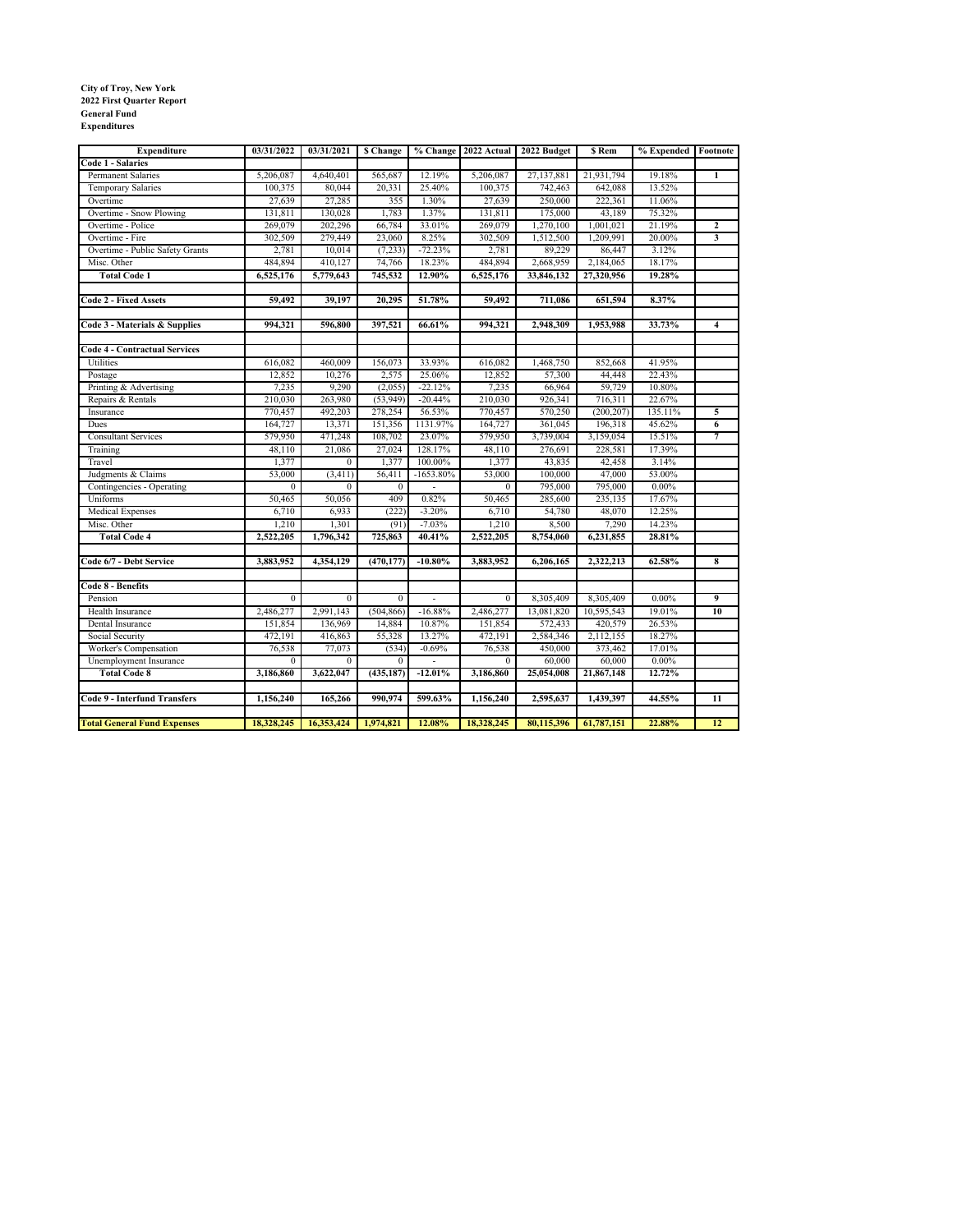#### **1. Permanent Salaries**

Permanent Salaries totaled \$5,206,087 at the end of the first quarter, equating to 19.18% of the total among budgeted for in the 2022 fiscal year. There are vacancies in various departments that had salaries budgeted for, principally in the Fire Department, which has led to the actual amount recognized in comparison to the budget.

Salary costs have increased by \$565,687, or 12.19%, when comparing the 2022 results to that of the prior year. The principal reason for this is contractual salary increases to all City bargaining units in the current fiscal year.

## **2. Overtime – Police**

Overtime within the Police Department was \$269,079 at the end of the first quarter, which is 21.19% of the total amount budgeted for. Department overtime is dependent upon the number of vacancies (including those who are in the police academy) and incidents requiring overtime. Historically overtime increases in the second and third quarters for the summer months for a variety of reasons. The cost has increased by \$66,784 (or 33.01%) from the first quarter of 2021 due in large part to the number of incident and contractual salary increases for the 2022 fiscal year.

#### **3. Overtime – Fire**

First quarter overtime totaled \$302,509 within the Fire Department, which is 20.00% of the total 2022 budget. Costs have increased from the prior year by 8.25%, or \$23,060. Given the number of vacancies within the department and contractual salary increases, it is expected that costs will increase over 2021 as the fiscal year progresses.

Please note that these totals do **not** include the peak ambulance staffing funded as part of the American Rescue Plan monies. This appropriation is accounted for in the Miscellaneous Special Revenue Fund (CM Fund). At the end of the first quarter the peak ambulance staffing totaled \$93,915 including wages and applicable payroll taxes.

# **4. Materials & Supplies**

The increase of 66.61% from the 2021 first quarter results for Materials & Supplies is in part attributable to the growth of inflation. However, most of the increase is for the annual payment of body worn camera program. A portion of the first-year invoice was funded through a grant awarded to the City and bond resolution. Going forward all costs are borne by budgetary appropriation within the General Fund as illustrated within this report.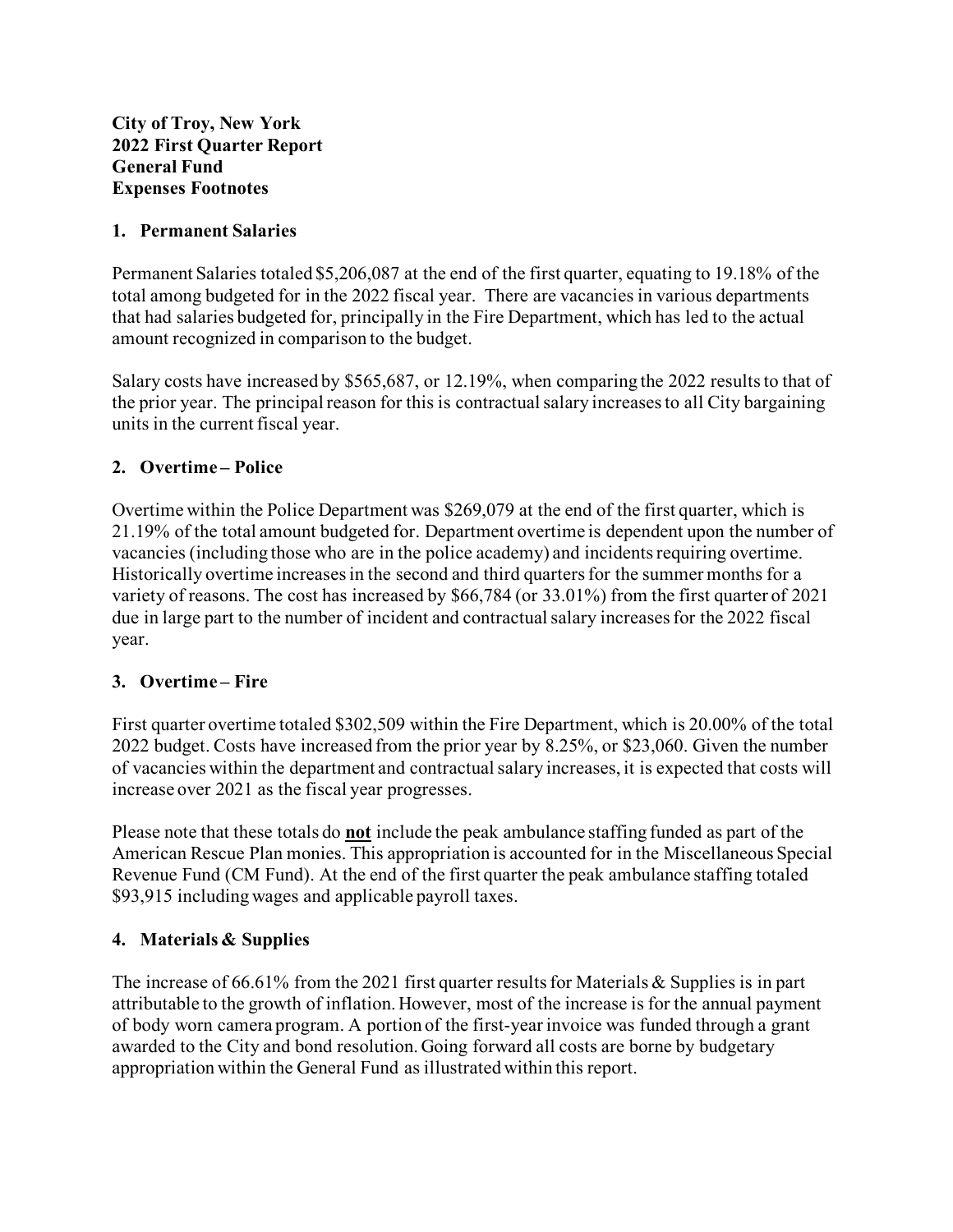As of March  $31<sup>st</sup>$ , the City has expended 33.73% of the total amount budgeted for. However, given the sizable payments made for annual costs (e.g., the body worn cameras) and the timing of when payments are made, the second quarter report will be more indicative of the impact (and the magnitude thereof) inflation is having on this expenditure category.

# **5. Insurance**

Insurance costs have increased because of a substantial increase in the City's premium costs based on the overall market conditions. Substantial time was spent by City staff and the City' insurance agent to find the best coverage with the most affordable cost. It is important to note that the increases the City incurred was not a result of the City's activities; but rather, is being seen throughout local municipalities.Legislation will be forthcoming for City Council consideration to amend the budget and increase the appropriation.

# **6. Dues**

The increase from 2021 to 2022 within this category is caused by a reclassification of budgetary and actual expenditures to better reflect the nature of the costs (primarily within BIS).

# **7. Consultant Services**

Expenditures related to Consultant Services within the General Fund totaled \$579,950 at the end of the first quarter, equaling 15.51% of the total amount budgeted for in the 2022 fiscal year. The total has increased from the 2021 first quarter total by 23.07% as anticipated. Some of the anticipated reasons for the increase are:

- **1.** An increase in the City's payment to the County for 911 services
- **2.** Costs related to the bond ratings done by Moody's and S&P in January
- **3.** Parking system upgrades
- **4.** Third-party tree removal services

# **8. Debt Service**

Debt service related costs in first quarter consisted of principal and interest payments on bond anticipation notes, installment purchase debt, serial bonds and the final MAC debt payment.

# **9. Pension**

Pension costs are recognized in the fourth quarter of the fiscal year once the final invoices and final salary amounts are known.

# **10. Health Insurance**

Health Insurance has decreased significantly over the three-month total of 2021, in an amount of \$504,866 or 16.88%. This is based entirely on utilization of the self-insured plan. While the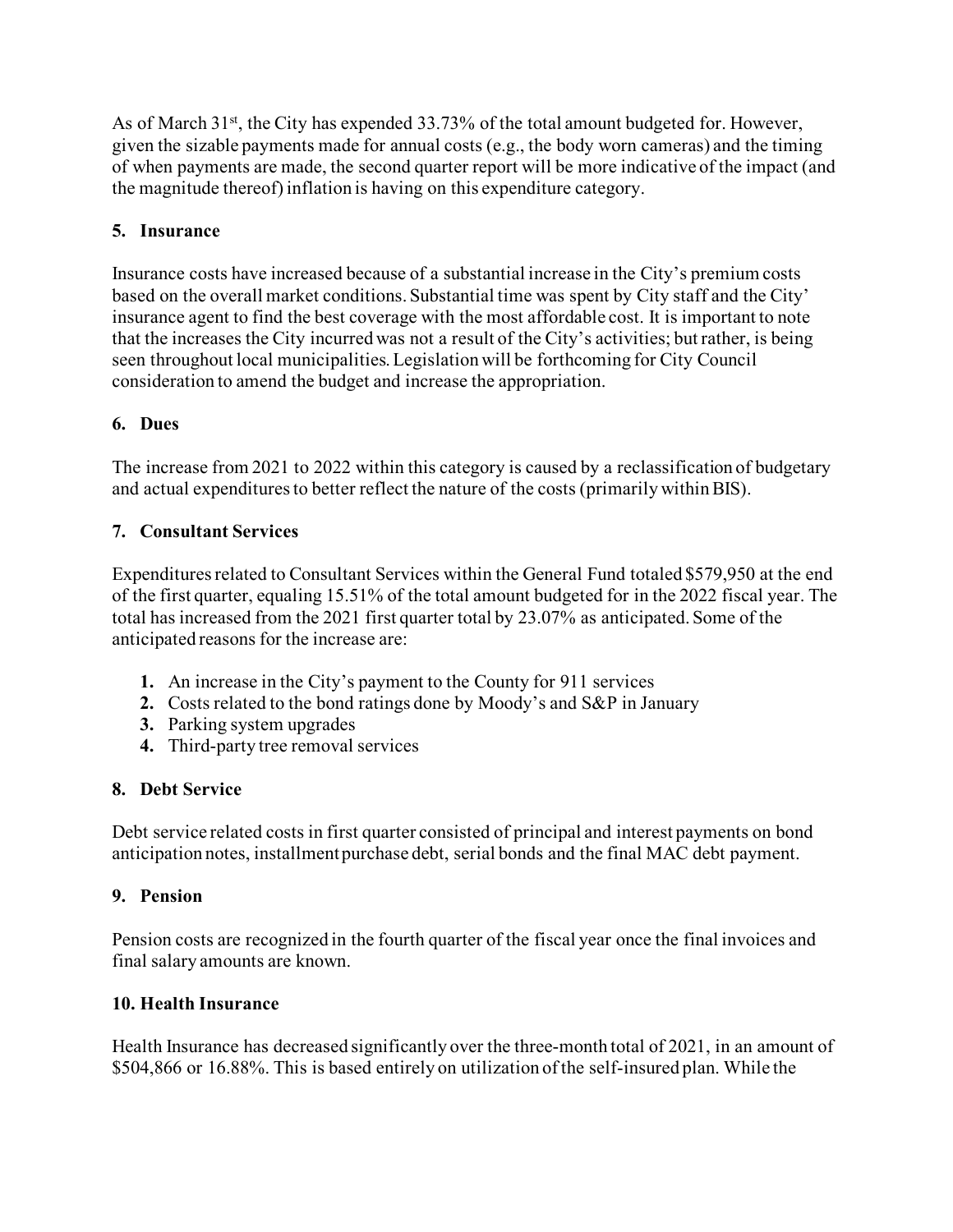decrease is a good sign given the magnitude of expenditures in 2021, this is an area that will be monitored continuously given the historical volatility.

# **11. Interfund Transfers**

Expenditures recognized in this category for the first quarter are for transfers to the Miscellaneous Special Revenue Fund for the American Rescue Plan and the Garbage Fund. The increase is caused entirely by the transfer related to the American Rescue Plan.

# **12. Total General Fund Expenses**

General Fund expenditures totaled \$18,328,245 at the end of the first quarter, representing 22.88% of the total budgeted appropriations. Expenditures have increased by 12.08% (or \$1,974,821) from the three-month total of 2021. A large portion of the increase is attributed to the transfer related to the American Rescue Plan. When looking at the fluctuation in operating expenditures, the total increase that has occurred is caused in large part from anticipated areas that were budgeted for.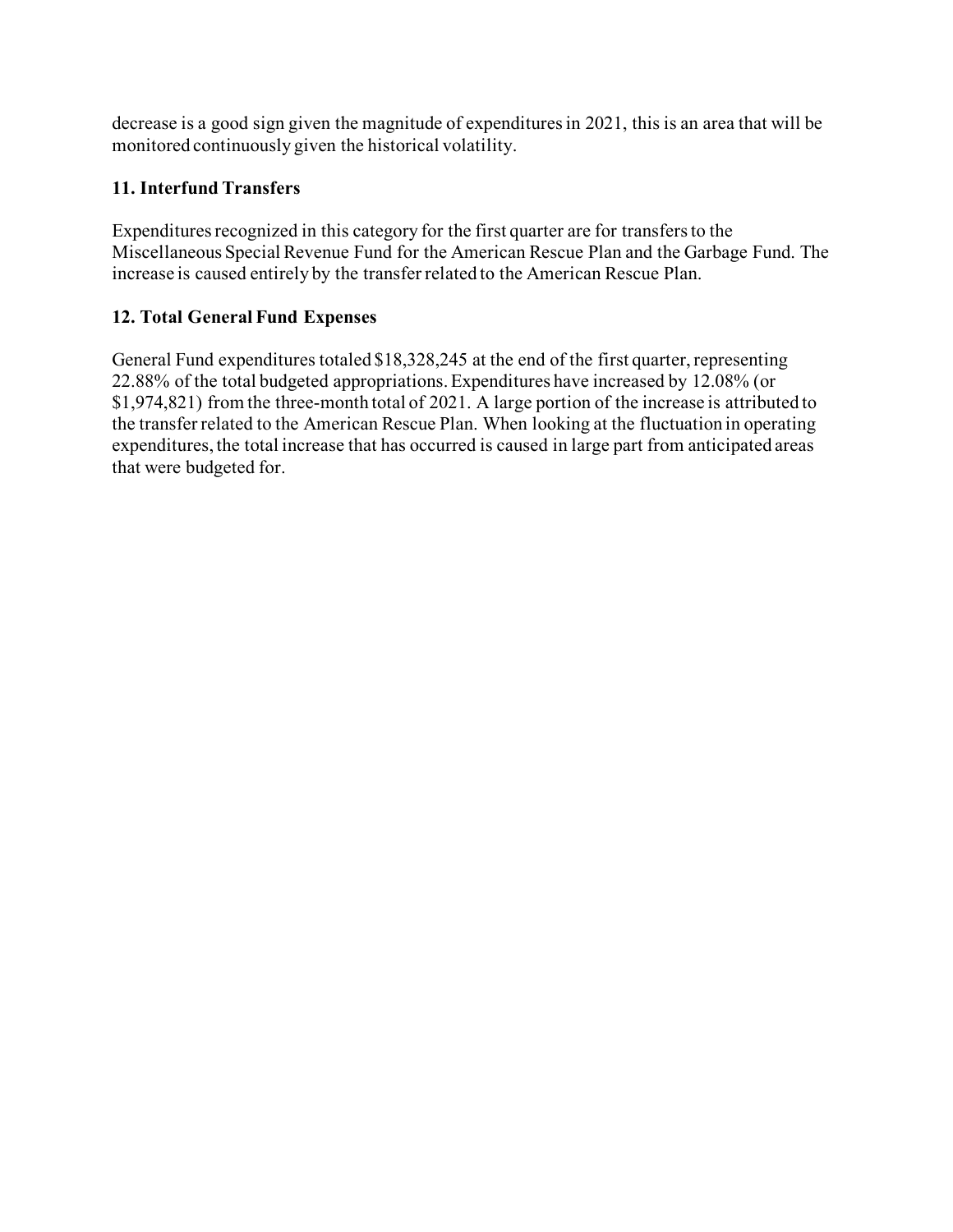#### **City of Troy, New York 2022 First Quarter Report General Fund Recap of Results**

| <b>Description</b>        | 2022       | 2021       | <b>Difference</b> |
|---------------------------|------------|------------|-------------------|
|                           |            |            |                   |
| <b>Total Revenues</b>     | 19,161,594 | 19,397,887 | (236,293)         |
|                           |            |            |                   |
| <b>Total Expenditures</b> | 18,328,245 | 16,353,424 | 1,974,821         |
|                           |            |            |                   |
| <b>Surplus (Deficit)</b>  | 833,349    | 3,044,463  | (2,211,114)       |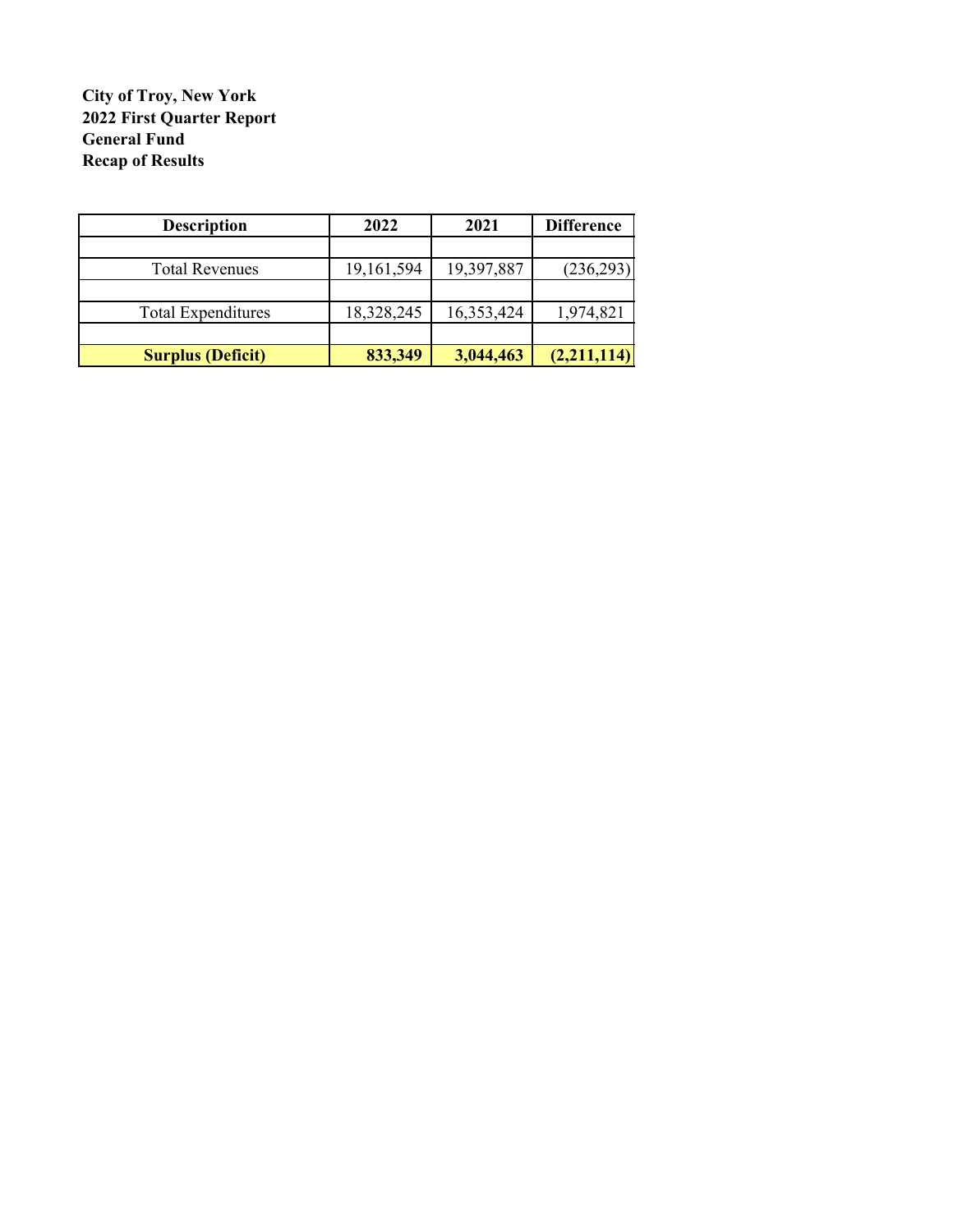#### **City of Troy, New York 2022 First Quarter Report General Fund Recap**

The surplus in the General Fund totals \$525,627 at the end of the first quarter. While there is a substantial difference from the 2021 three-month surplus, it is very difficult to compare the two years given the release of withheld AIM that occurred in the prior year.

While it is certainly good to see a surplus in the General Fund, it is far too soon in the fiscal year to know how the year will end. Once the City begins to receive sales tax revenues and see how specific operating expenditures track (such as health insurance and overtime) a better idea will be ascertained as to how the fiscal year will be forecasted to end.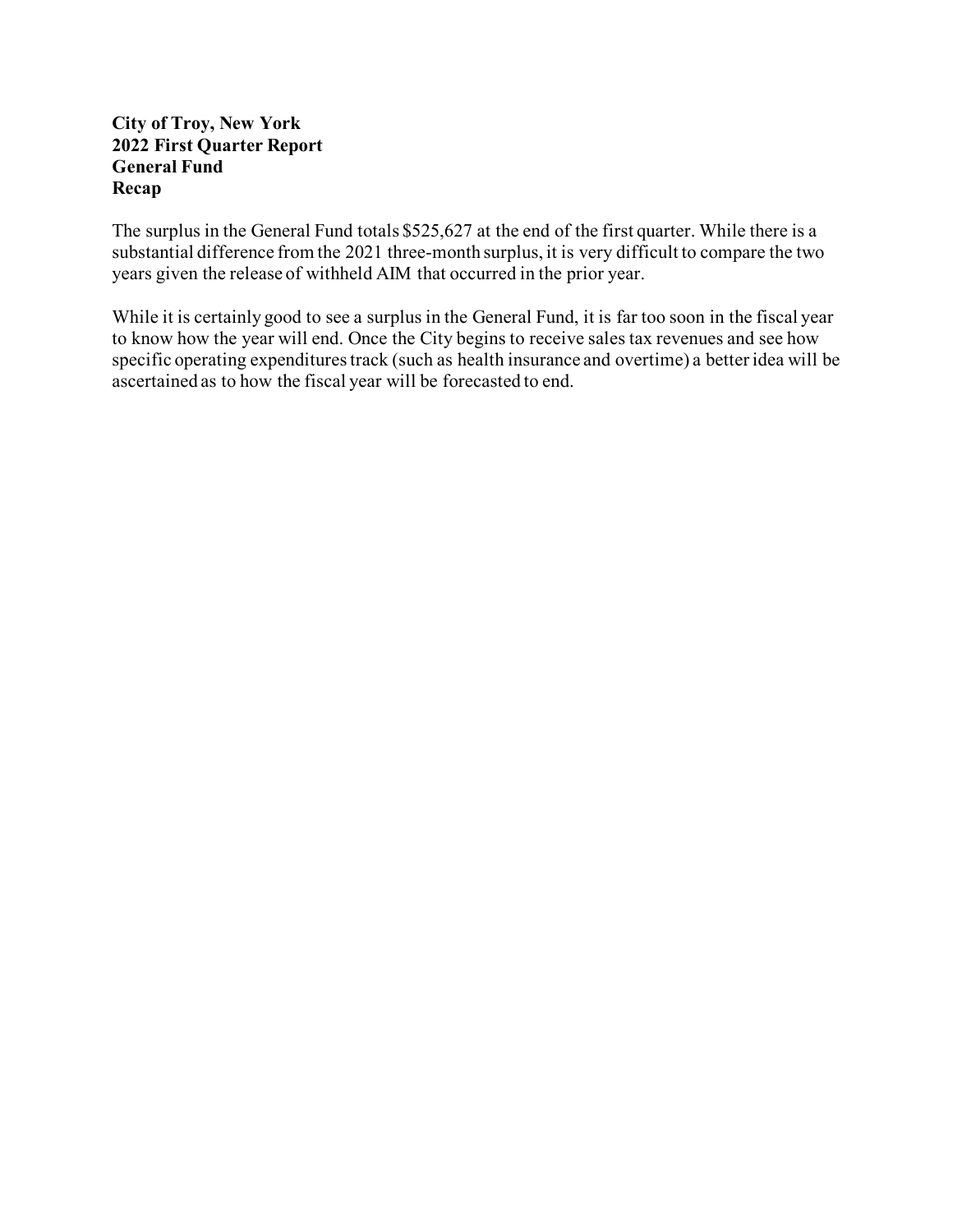#### **City of Troy, New York 2022 First Quarter Report Garbage Fund Revenues**

| Revenue                    | 03/31/2022 | 03/31/2021 | <b>S</b> Change | % Change   | 2022 Actual | 2022 Budget | \$ Diff     | % Achieved | Footnote |
|----------------------------|------------|------------|-----------------|------------|-------------|-------------|-------------|------------|----------|
| Departmental Income        | 74,352     | 92,873     | (18,521)        | $-19.94\%$ | 74,352      | 3,628,940   | (3,554,588) | 2.05%      |          |
| Use Of Money & Property    | 2,561      |            | 2,561           | 100.00%    | 2,561       | 130,000     | (127, 439)  | $.97\%$    |          |
| Permits                    | 22,600     |            | 22,600          | 100.00%    | 22,600      | 32,500      | (9,900)     | 69.54%     |          |
| Miscellaneous              | 24,277     | 22,109     | 2,168           | 9.81%      | 24,277      | 64,692      | (40, 415)   | 37.53%     |          |
| State Aid                  |            |            |                 |            |             | 108,501     | (108, 501)  | $0.00\%$   |          |
| <b>Interfund Transfers</b> | 160,573    | 167,471    | (6,898)         | $-4.12\%$  | 160,573     | 666,719     | (506, 146)  | 24.08%     |          |
| <b>Total</b>               | 284,363    | 282,452    | 1,911           | 0.68%      | 284,363     | 4,631,352   | (4,346,989) | 6.14%      | ∠        |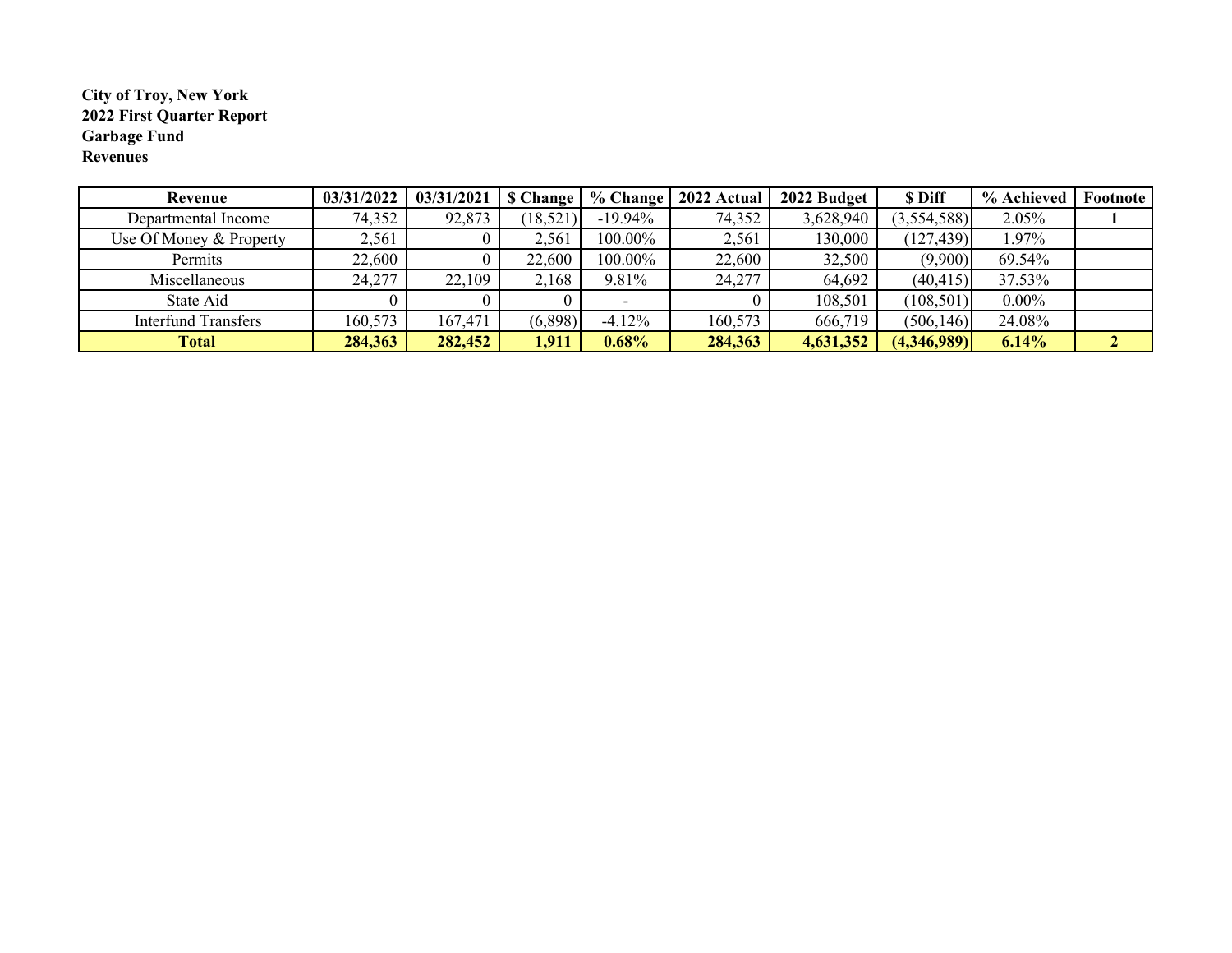#### **1. Departmental Income**

Departmental Income in the Garbage is comprised of garbage fees, violations, bulk pickup fees and hauler permits. The garbage fee is billed on April  $1<sup>st</sup>$  which is why the actual revenue recognized is only 2.05% of the total amount budgeted for.

#### **2. Total Garbage Fund Revenues**

Garbage Fund revenues totaled \$284,363 at the end of the first quarter, an increase of 0.68% from the prior year.

The second quarter will provide a better indication of the Garbage Fund revenues for the fiscal year as it will include the per-unit fee billing less all applicable adjustments. It will also include bulk pickup billings as there are limited pickups occurring during the winter months.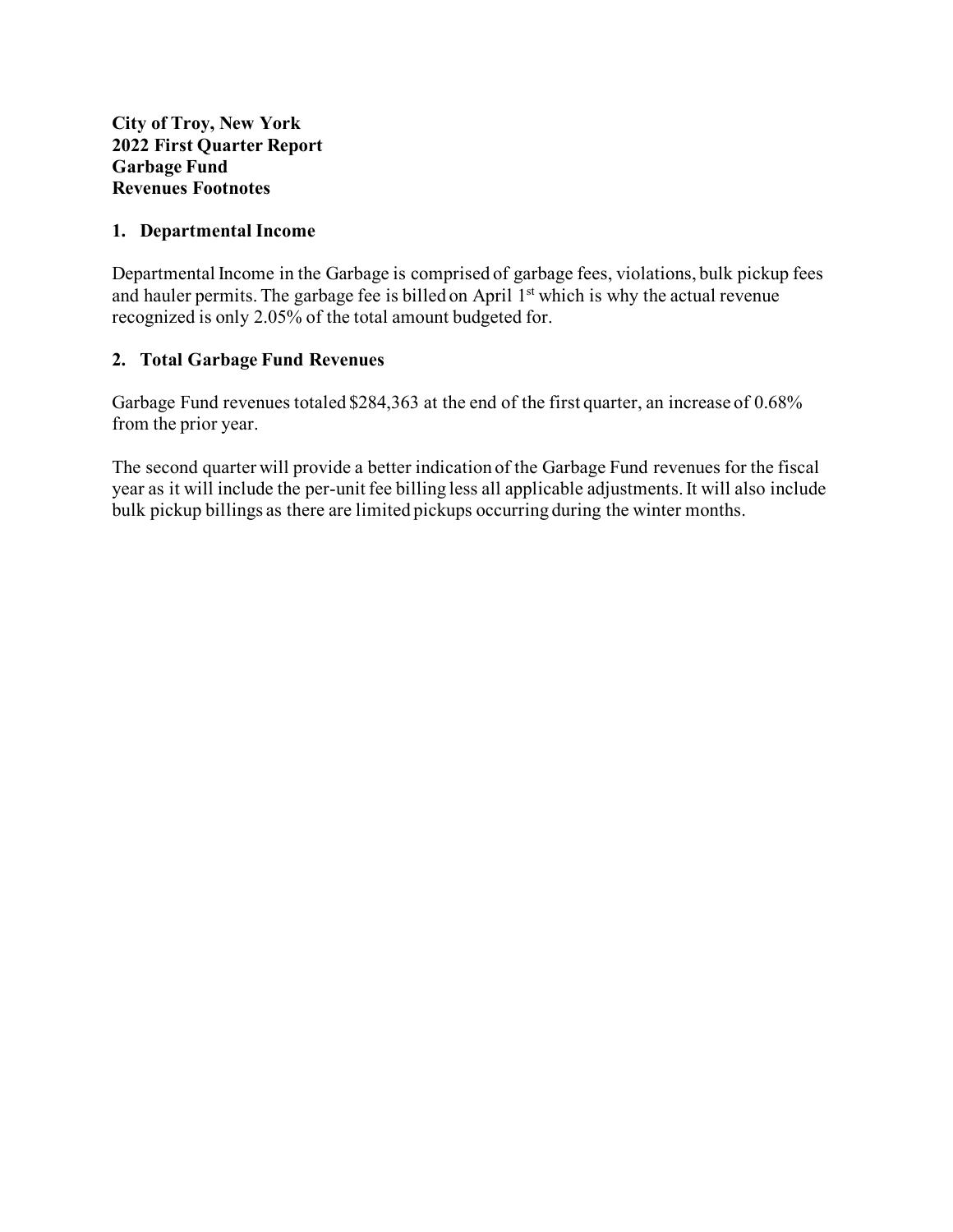#### **City of Troy, New York 2022 First Quarter Report Garbage Fund Expenditures**

| <b>Expenditure</b>                   | 03/31/2022 | 03/31/2021 |           |                          |              | \$ Change % Change 2022 Actual 2022 Budget | \$ Rem    | % Expended               | Footnote                |
|--------------------------------------|------------|------------|-----------|--------------------------|--------------|--------------------------------------------|-----------|--------------------------|-------------------------|
| <b>Code 1 - Salaries</b>             |            |            |           |                          |              |                                            |           |                          |                         |
| <b>Permanent Salaries</b>            | 320,104    | 251,077    | 69,027    | 27.49%                   | 320,104      | 1,797,653                                  | 1,477,549 | 17.81%                   | $\mathbf{1}$            |
| Overtime                             | 26,357     | 29,167     | (2,810)   | $-9.63%$                 | 26,357       | 187,000                                    | 160,643   | 14.09%                   |                         |
| Misc. Other                          | 13,500     | 11,036     | 2,464     | 22.33%                   | 13,500       | 34,800                                     | 21,300    | 38.79%                   |                         |
| <b>Total Code 1</b>                  | 359,961    | 291,280    | 68,681    | 23.58%                   | 359,961      | 2,019,453                                  | 1,659,492 | 17.82%                   |                         |
|                                      |            |            |           |                          |              |                                            |           |                          |                         |
| Code 2 - Fixed Assets                | $\bf{0}$   | 407        | (407)     | $-100.00\%$              | $\mathbf{0}$ | $\mathbf{0}$                               | $\bf{0}$  | $\overline{\phantom{a}}$ |                         |
|                                      |            |            |           |                          |              |                                            |           |                          |                         |
| Code 3 - Materials & Supplies        | 18,157     | 11,260     | 6,897     | 61.25%                   | 18,157       | 137,850                                    | 119,693   | 13.17%                   | $\mathbf{2}$            |
|                                      |            |            |           |                          |              |                                            |           |                          |                         |
| <b>Code 4 - Contractual Services</b> |            |            |           |                          |              |                                            |           |                          |                         |
| Postage                              | 892        | 856        | 36        | 4.22%                    | 892          | 10,500                                     | 9,608     | 8.50%                    |                         |
| Printing & Advertising               | 2,595      | 1,344      | 1,250     | 92.99%                   | 2,595        | 8,000                                      | 5,405     | 32.43%                   |                         |
| <b>Tipping Fees</b>                  | 67,216     | 133,836    | (66, 620) | $-49.78%$                | 67,216       | 950,000                                    | 882,784   | 7.08%                    | 3                       |
| Insurance                            | 40,069     | 25,807     | 14,262    | 55.27%                   | 40,069       | 30,025                                     | (10,044)  | 133.45%                  | 4                       |
| Dues & Subscriptions                 | 865        | $\theta$   | 865       | 100.00%                  | 865          | 5,000                                      | 4.135     | 17.31%                   |                         |
| <b>Consultant Services</b>           | 11,023     | (12,220)   | 23,243    | $-190.21%$               | 11,023       | 198,374                                    | 187,351   | 5.56%                    |                         |
| Training                             | 778        | 343        | 435       | 126.82%                  | 778          | 12,500                                     | 11,722    | 6.22%                    |                         |
| Contingency                          | $\theta$   | $\theta$   | $\theta$  |                          | $\theta$     | 69,243                                     | 69,243    | $0.00\%$                 |                         |
| Due To Other Funds                   | 134,354    | 129,517    | 4,837     | 3.73%                    | 134,354      | 537,415                                    | 403,061   | 25.00%                   | 5                       |
| <b>Total Code 4</b>                  | 257,793    | 279,484    | (21,691)  | $-7.76%$                 | 257,793      | 1,821,057                                  | 1,563,264 | 14.16%                   |                         |
|                                      |            |            |           |                          |              |                                            |           |                          |                         |
| Code 6/7 - Debt Service              | 32,118     | 27,896     | 4,222     | 15.13%                   | 32,118       | 60,653                                     | 28,535    | 52.95%                   |                         |
|                                      |            |            |           |                          |              |                                            |           |                          |                         |
| <b>Code 8 - Benefits</b>             |            |            |           |                          |              |                                            |           |                          |                         |
| Pension                              | $\theta$   | $\theta$   | $\theta$  | $\overline{\phantom{a}}$ | $\Omega$     | 222,019                                    | 222,019   | $0.00\%$                 | 4                       |
| Health Insurance                     | 95,476     | 121,025    | (25, 549) | $-21.11%$                | 95,476       | 547,101                                    | 451,625   | 17.45%                   | $\overline{\mathbf{4}}$ |
| Dental Insurance                     | 7,402      | 7.111      | 291       | 4.09%                    | 7,402        | 27,902                                     | 20,500    | 26.53%                   |                         |
| Social Security                      | 25,675     | 20,791     | 4,884     | 23.49%                   | 25,675       | 154,489                                    | 128,814   | 16.62%                   |                         |
| Worker's Compensation                | 113        | (517)      | 630       | $-121.83%$               | 113          | 35,000                                     | 34,887    | 0.32%                    |                         |
| <b>Total Code 8</b>                  | 128,665    | 148,409    | (19,744)  | $-13.30\%$               | 128,665      | 986,511                                    | 857,846   | 13.04%                   |                         |
|                                      |            |            |           |                          |              |                                            |           |                          |                         |
| <b>Grand Total</b>                   | 796,693    | 758,735    | 37,958    | 5.00%                    | 796,693      | 5,025,524                                  | 4,228,831 | 15.85%                   | 6                       |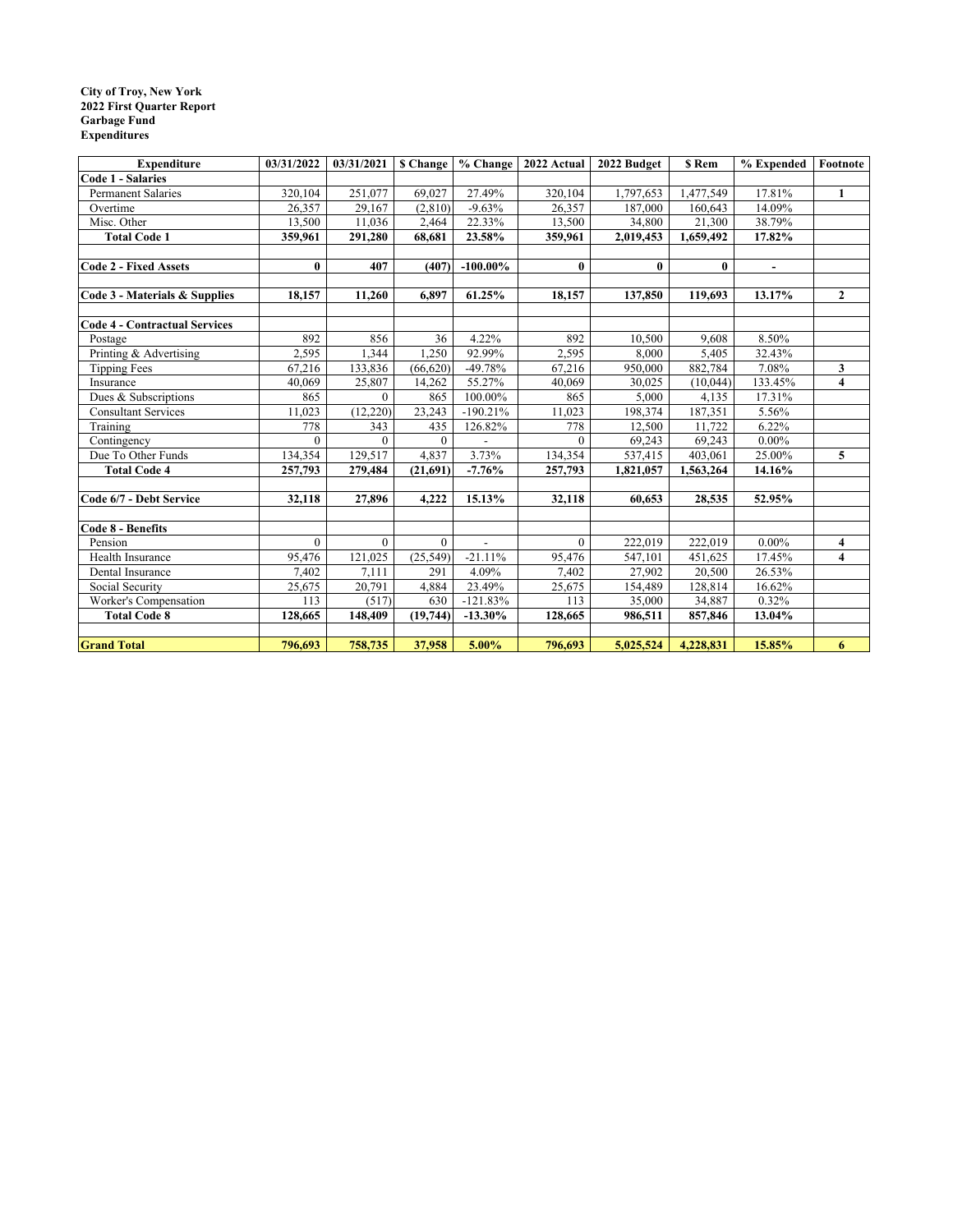#### **1. Permanent Salaries**

Permanent Salaries increased from 2021 to 2022 primarily because of contractual increases as part of settled union contracts. While there is an increase, as of March 31<sup>st</sup>, 17.81% of the total amount budgeted for has been expended.

#### **2. Materials & Supplies**

Expenses related to Materials & Supplies have increased by \$16,674 due to an increase in vehicle related expenses.

#### **3. Tipping Fees**

The low budget percentage recognized and decrease from 2021 is cause by the timing of when payment vouchers are posted to the accounting system. This is consistent with all categories in all four funds.

#### **4. Insurance / Pension / Health Insurance**

Please refer to the footnote for General Fund Expenses pertaining to the above items.

#### **5. Due To Other Funds**

This appropriation and expenditure is for payment to the General Fund for rendered services provided by the General Fund.

#### **6. Total Garbage Fund Expenses**

Garbage Fund expense totaled \$796,693 at the end of the first quarter, 15.85% of the total 2022 budget. In comparison to the prior year, costs have increased by 5.00%. The increases experiences thus far in the fiscal year were budgeted for and expected as the increase derives almost exclusively from Permanent Salaries.

As the fiscal year progresses expenditures, especially with regards to Tipping Fees, will be closely monitored in relation to both the total budget and in comparison to the prior year.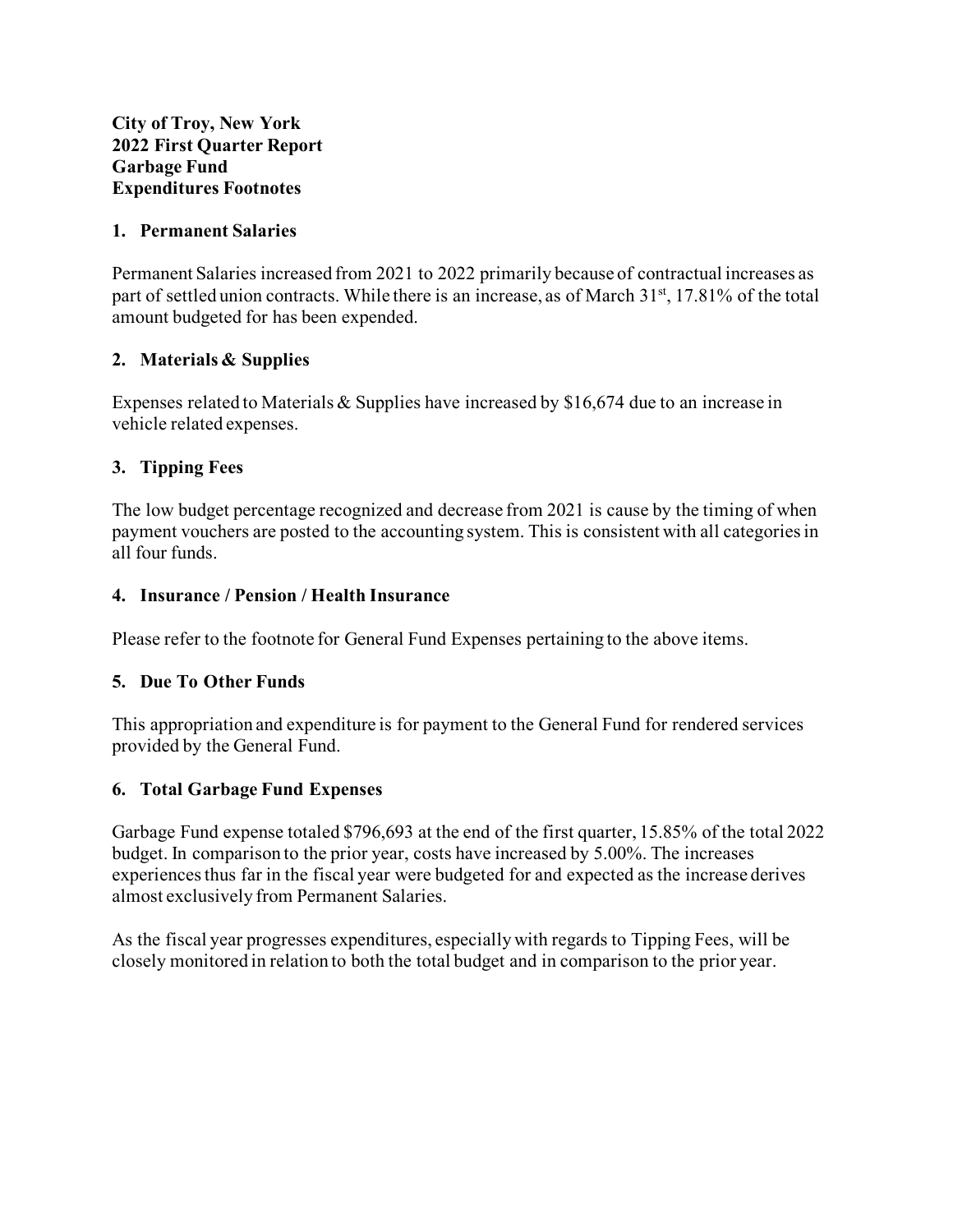#### **City of Troy, New York 2022 First Quarter Report Garbage Fund Recap of Results**

| <b>Description</b>        | 2022       | 2021       | Difference |
|---------------------------|------------|------------|------------|
|                           |            |            |            |
| <b>Total Revenues</b>     | 284,363    | 282,452    | 1,911      |
|                           |            |            |            |
| <b>Total Expenditures</b> | 796,693    | 758,735    | 37,958     |
|                           |            |            |            |
| <b>Surplus (Deficit)</b>  | (512, 330) | (476, 283) | (36, 047)  |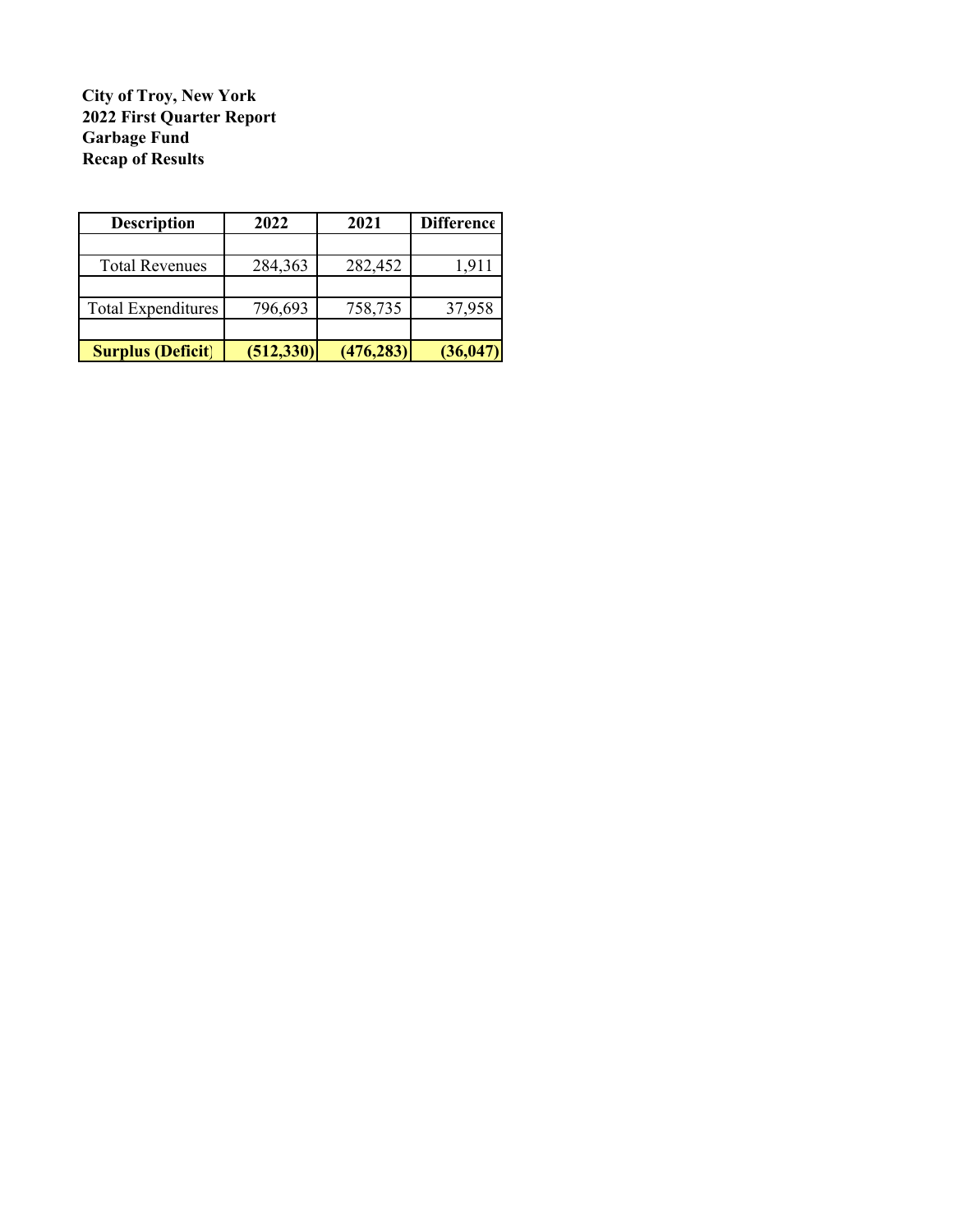#### **City of Troy, New York 2022 First Quarter Report Garbage Fund Recap**

There is little deviation from expected first quarter results for both revenues and expenditures within the Garbage Fund. The Garbage Fund is showing a deficit at the end of the first quarter, caused entirely by the way revenues are accounted for within the fund. As revenues are recognized as they are billed, ascertaining an understanding of how the fund will end a fiscal year is best forecasted at the end of the third quarter at the earliest.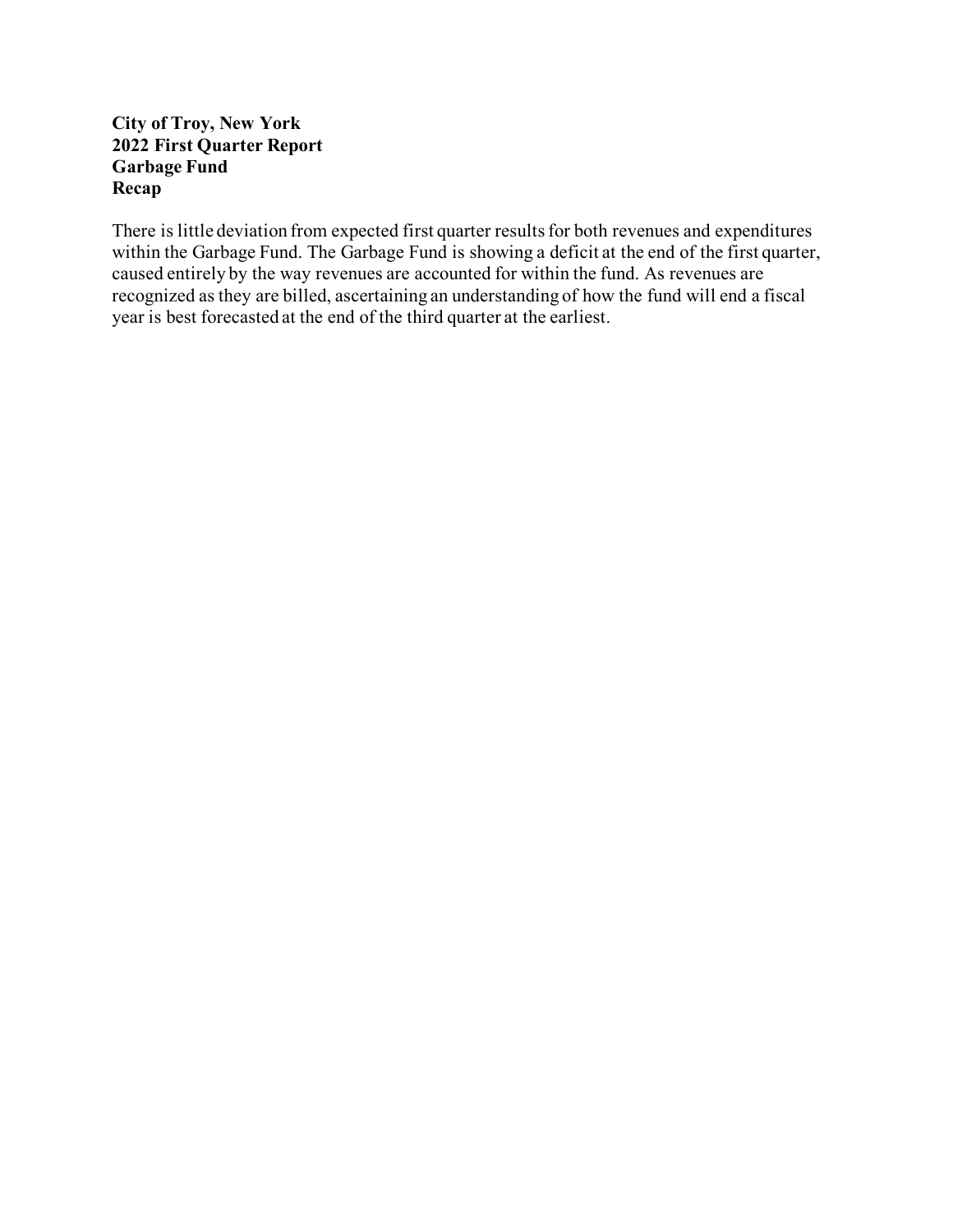#### **City of Troy, New York Water Fund Revenues 2022 First Quarter Report**

| Revenue                              | 03/31/2022 | 03/31/2021 | <b>S</b> Change | % Change   | 2022 Actual | 2022 Budget | \$ Diff        | % Achieved | Footnote |
|--------------------------------------|------------|------------|-----------------|------------|-------------|-------------|----------------|------------|----------|
| <b>City Water Sales</b>              | 817,287    | 688,489    | 128,798         | 18.71%     | 817,287     | 4,350,000   | (3,532,713)    | 18.79%     |          |
| <b>Outside Community Water Sales</b> | 288,641    | 333,905    | (45,263)        | $-13.56\%$ | 288,641     | 6,790,000   | (6,501,359)    | 4.25%      |          |
| <b>Unmetered Sales</b>               | 80,279     | 71,216     | 9.063           | 12.73%     | 80,279      | 277,000     | (196, 721)     | 28.98%     |          |
| Use Of Money & Property              | 95,669     | 93,063     | 2,606           | 2.80%      | 95,669      | 320,000     | (224, 331)     | 29.90%     |          |
| Permits                              | 2,560      | 230        | 2,330           | 1013.04%   | 2,560       | 12,175      | (9,615)        | 21.03%     |          |
| Sale Of Property                     | 2,800      | .800       | 1,000           | 55.56%     | 2,800       | 54,333      | (51, 533)      | 5.15%      |          |
| Miscellaneous                        | 34,277     | 33,287     | 990             | 2.97%      | 34,277      | 142,909     | (108, 632)     | 23.99%     |          |
| Interfund Revenues                   | 90,710     | 90,817     | (107)           | $-0.12\%$  | 90,710      | 335,960     | (245,250)      | 27.00%     |          |
| <b>Total</b>                         | 1,412,223  | 1,312,806  | 99,418          | $7.57\%$   | 1,412,223   | 12,282,377  | (10, 870, 154) | 11.50%     | 3        |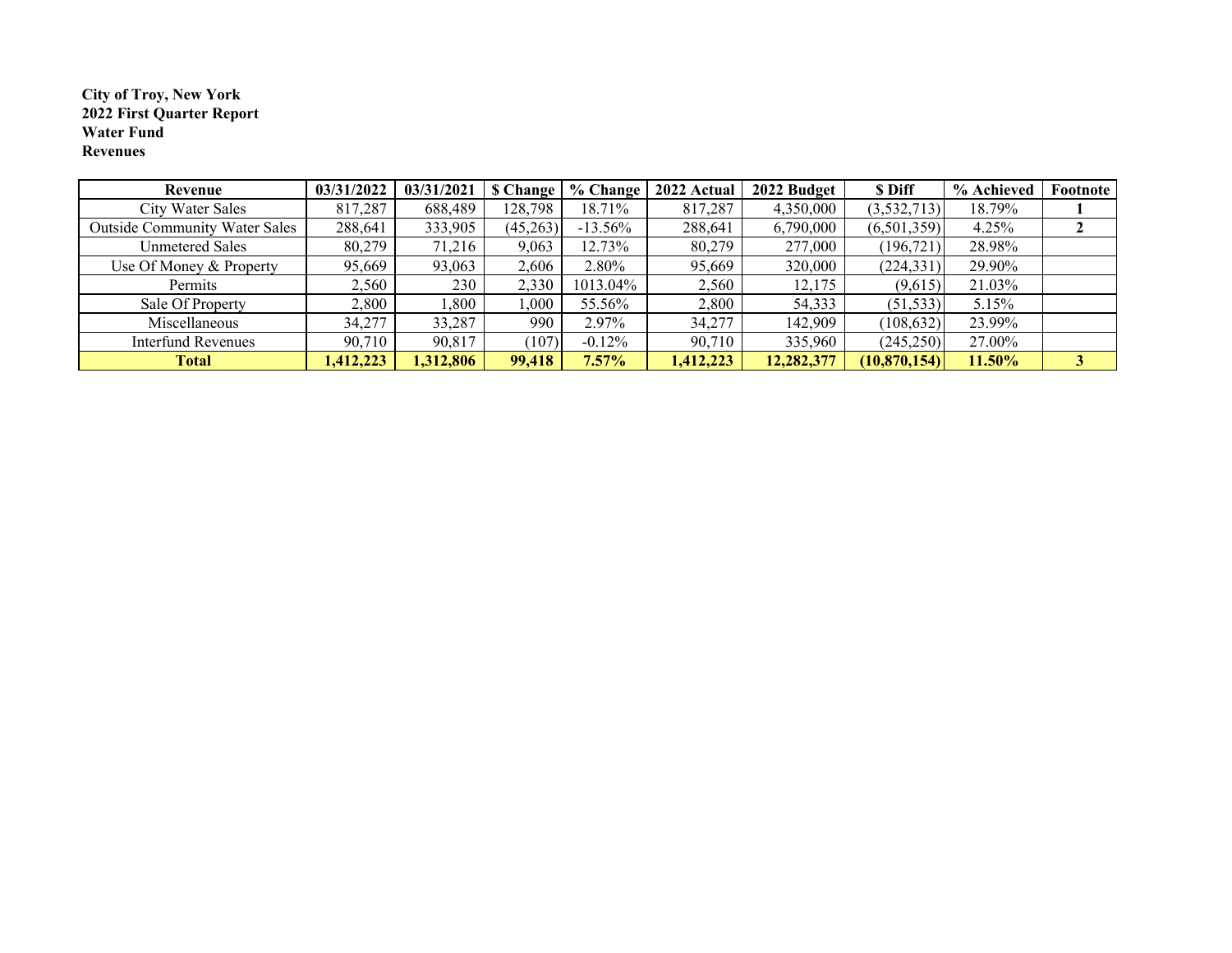#### **1. City Water Sales**

City Water Sales totaled \$817,287 at the end of the first quarter, which is 18.79% of the total amount budgeted for. Revenues have increased by 18.71% from the three-month total of 2021 because of:

- **1.** The approved water rate increase as part of the 2022 budget process
- **2.** Increased water consumption

#### **2. Outside Community Water Sales**

A low percentage of outside community water sales has been recognized through the first quarter as there are only two communities who are billed quarterly. The principal number of, and largest consumers, are billed semiannually.

#### **3. Total Water Fund Revenues**

Total Water Fund revenues have increased by 7.57% from 2021 to 2022, due primarily from the increase in City Water Sales. It is too soon in the fiscal year to be concerned that 11.50% of the budget has been recognized given the billing schedule for both city and outside community water sales.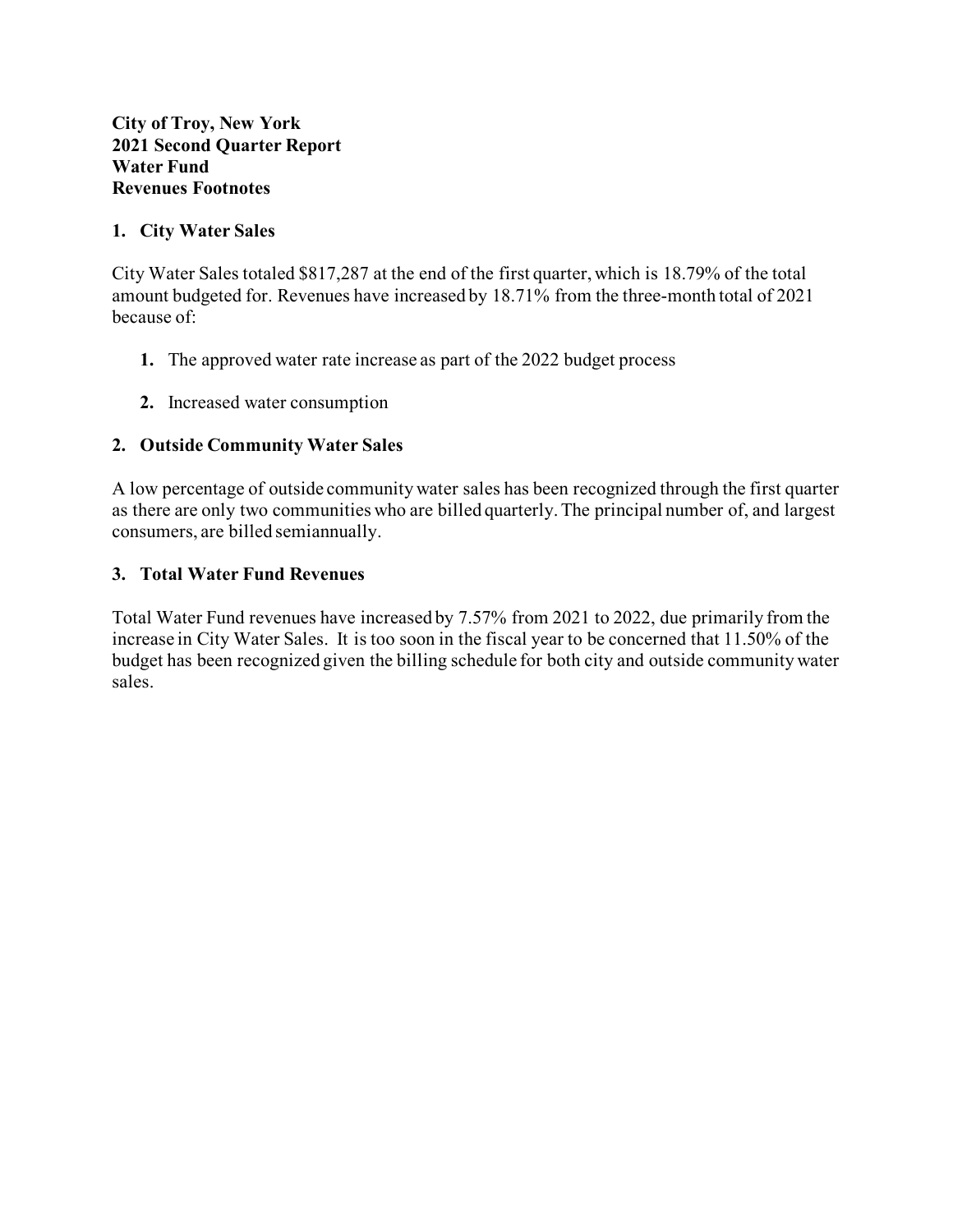#### **City of Troy, New York Water Fund Expenditures 2022 First Quarter Report**

| <b>Expenditure</b>                   |           |           |                |                |              | 03/31/2022 03/31/2021 S Change % Change 2022 Actual 2022 Budget | <b>S</b> Rem           | % Expended Footnote |                         |
|--------------------------------------|-----------|-----------|----------------|----------------|--------------|-----------------------------------------------------------------|------------------------|---------------------|-------------------------|
| <b>Code 1 - Salaries</b>             |           |           |                |                |              |                                                                 |                        |                     |                         |
| <b>Permanent Salaries</b>            | 589,547   | 566,710   | 22,837         | 4.03%          | 589,547      | 3,252,220                                                       | 2,662,673              | 18.13%              |                         |
| Overtime                             | 47.817    | 38,070    | 9.748          | 25.60%         | 47,817       | 183,500                                                         | 135,683                | 26.06%              | $\mathbf{1}$            |
| Misc Other                           | 17,784    | 20,862    | (3,078)        | $-14.75%$      | 17,784       | 81,080                                                          | 63,296                 | 21.93%              |                         |
| <b>Total Code 1</b>                  | 655,149   | 625,642   | 29,507         | 4.72%          | 655,149      | 3,516,800                                                       | 2,861,651              | 18.63%              |                         |
|                                      |           |           |                |                |              |                                                                 |                        |                     |                         |
| <b>Code 2 - Fixed Assets</b>         | $\bf{0}$  | $\bf{0}$  | $\bf{0}$       | $\blacksquare$ | $\mathbf{0}$ | 5,500                                                           | 5,500                  | $0.00\%$            |                         |
|                                      |           |           |                |                |              |                                                                 |                        |                     |                         |
| Code 3 - Materials & Supplies        | 301,057   | 194,858   | 106,199        | 54.50%         | 301,057      | 1,983,045                                                       | 1,681,988              | 15.18%              | $\overline{2}$          |
|                                      |           |           |                |                |              |                                                                 |                        |                     |                         |
| <b>Code 4 - Contractual Services</b> |           |           |                |                |              |                                                                 |                        |                     |                         |
| Utilities                            | 149,108   | 79,445    | 69,663         | 87.69%         | 149,108      | 284,709                                                         | 135,601                | 52.37%              |                         |
| Postage                              | 6,191     | 5,916     | 276            | 4.66%          | 6,191        | 30,000                                                          | 23,809                 | 20.64%              |                         |
| Printing & Advertising               | 77        | 1,007     | (930)          | $-92.35%$      | 77           | 5,500                                                           | 5,423                  | 1.40%               |                         |
| Repairs & Rentals                    | 9,259     | 8,838     | 421            | 4.76%          | 9,259        | 71,500                                                          | 62,241                 | 12.95%              |                         |
| Insurance                            | 160,276   | 103,227   | 57,049         | 55.27%         | 160,276      | 120,075                                                         | (40, 201)              | 133.48%             | $\mathbf{3}$            |
| Dues                                 | $\theta$  | $\theta$  | $\theta$       | 100.00%        | $\theta$     | 3,000                                                           | 3,000                  | $0.00\%$            |                         |
| Consultant Services                  | 26,797    | 12,728    | 14,069         | 110.53%        | 26,797       | 74,317                                                          | 47,520                 | 36.06%              | $\overline{\mathbf{4}}$ |
| Training                             | 920       | 920       | $\mathbf{0}$   | $0.00\%$       | 920          | 8.100                                                           | 7.180                  | 11.36%              |                         |
| Travel                               | $\Omega$  | $\Omega$  | $\Omega$       |                | $\Omega$     | 1,500                                                           | 1,500                  | $0.00\%$            |                         |
| Uniforms                             | 18,292    | 14,710    | 3,583          | 24.36%         | 18,292       | 29,500                                                          | 11,208                 | 62.01%              |                         |
| Misc Other                           | 657,374   | 665,486   | (8, 112)       | $-1.22%$       | 657,374      | 3,685,209                                                       | 3,027,835              | 17.84%              |                         |
| <b>Total Code 4</b>                  | 1,028,295 | 892,276   | 136,019        | 15.24%         | 1,028,295    | 4,313,410                                                       | 3,285,115              | 23.84%              |                         |
| Code 6/7 - Debt Service              | 222,807   | 173,004   | 49,803         | 28.79%         | 222,807      | 741,775                                                         | 518,968                | 30.04%              | $\overline{5}$          |
|                                      |           |           |                |                |              |                                                                 |                        |                     |                         |
| <b>Code 8 - Benefits</b>             |           |           |                |                |              |                                                                 |                        |                     |                         |
| Pension                              | $\theta$  | $\theta$  | $\overline{0}$ |                | $\mathbf{0}$ | 386,709                                                         | 386,709                | $0.00\%$            | $\overline{\mathbf{3}}$ |
| Health Insurance                     | 165,677   | 228,133   | (62, 457)      | $-27.38%$      | 165,677      | 949,371                                                         | 783,694                | 17.45%              | $\mathbf{3}$            |
| Dental Insurance                     | 12,482    | 12,734    | (253)          | $-1.98%$       | 12,482       | 47,052                                                          | 34,570                 | 26.53%              |                         |
| Social Security                      | 47,526    | 45,451    | 2,075          | 4.57%          | 47,526       | 269,036                                                         | 221,510                | 17.67%              |                         |
| Workers' Compensation                | 3,289     | 19,118    | (15, 829)      | $-82.79%$      | 3,289        | 40,000                                                          | 36,711                 | 8.22%               |                         |
| <b>Total Code 8</b>                  | 228,974   | 305,437   | (76, 463)      | $-25.03\%$     | 228,974      | 1,692,168                                                       | $\overline{1,}463,194$ | 13.53%              |                         |
|                                      |           |           |                |                |              |                                                                 |                        |                     |                         |
| <b>Grand Total</b>                   | 2,436,283 | 2,191,217 | 245,066        | 11.18%         | 2,436,283    | 12,252,698 9,816,415                                            |                        | 19.88%              | 6                       |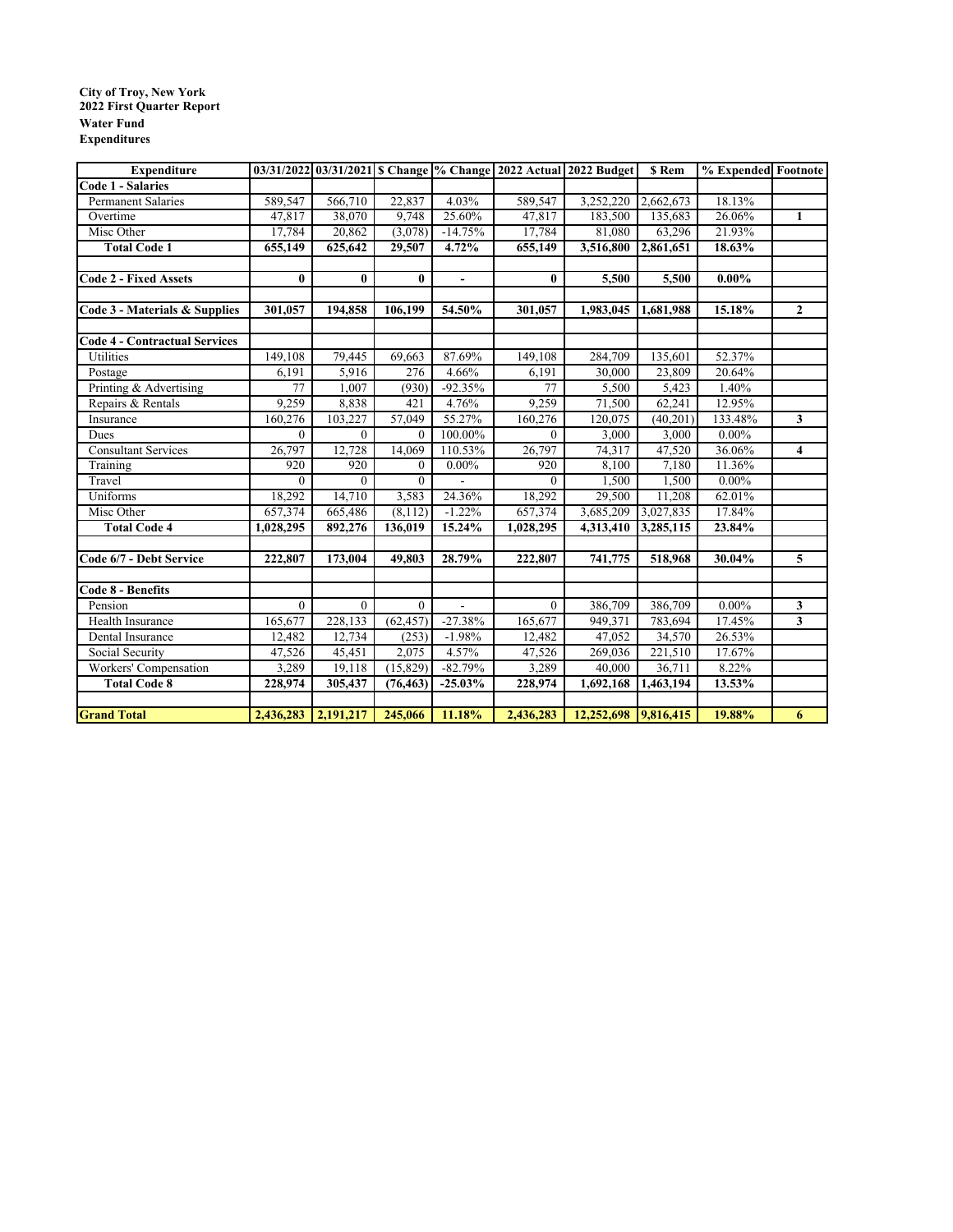#### **City of Troy, New York 2022 First Quarter Report Water Fund Expenses Footnotes**

#### **1. Overtime**

Overtime in the Water Fund has increased from the prior year due to the contractual increase and is also incident driven (water main breaks).

## **2. Materials & Supplies**

There has been an increase of 54.50% in this category of expenditures from 2021 driven by inflation and the cost of chemicals to treat the City's water supply. This is being seen throughout the area and was anticipated as part of the annual budget process.

#### **3. Insurance / Pension / Health Insurance**

Please refer to the applicable Footnote in the General Fund Expenses summary.

## **4. Consultant Services**

The increase in Consultant Services (as anticipated via the budget) was attributable to the costs from third party engineering for capital projects and annual maintenance work for water facilities throughout the City.

#### **5. Debt**

The increase in the first quarter debt costs is representative of the short-term interest payment made to EFC for the water transmission line project.

#### **6. Total Water Fund Expenses**

Total first quarter Water Fund expenditures were \$2,436,283, or 19.88% of the total 2022 budget. Expenditures have increased \$245,066 from the 2021 first quarter total. This has been driven by increases in Insurance, Utilities and Materials & Supplies.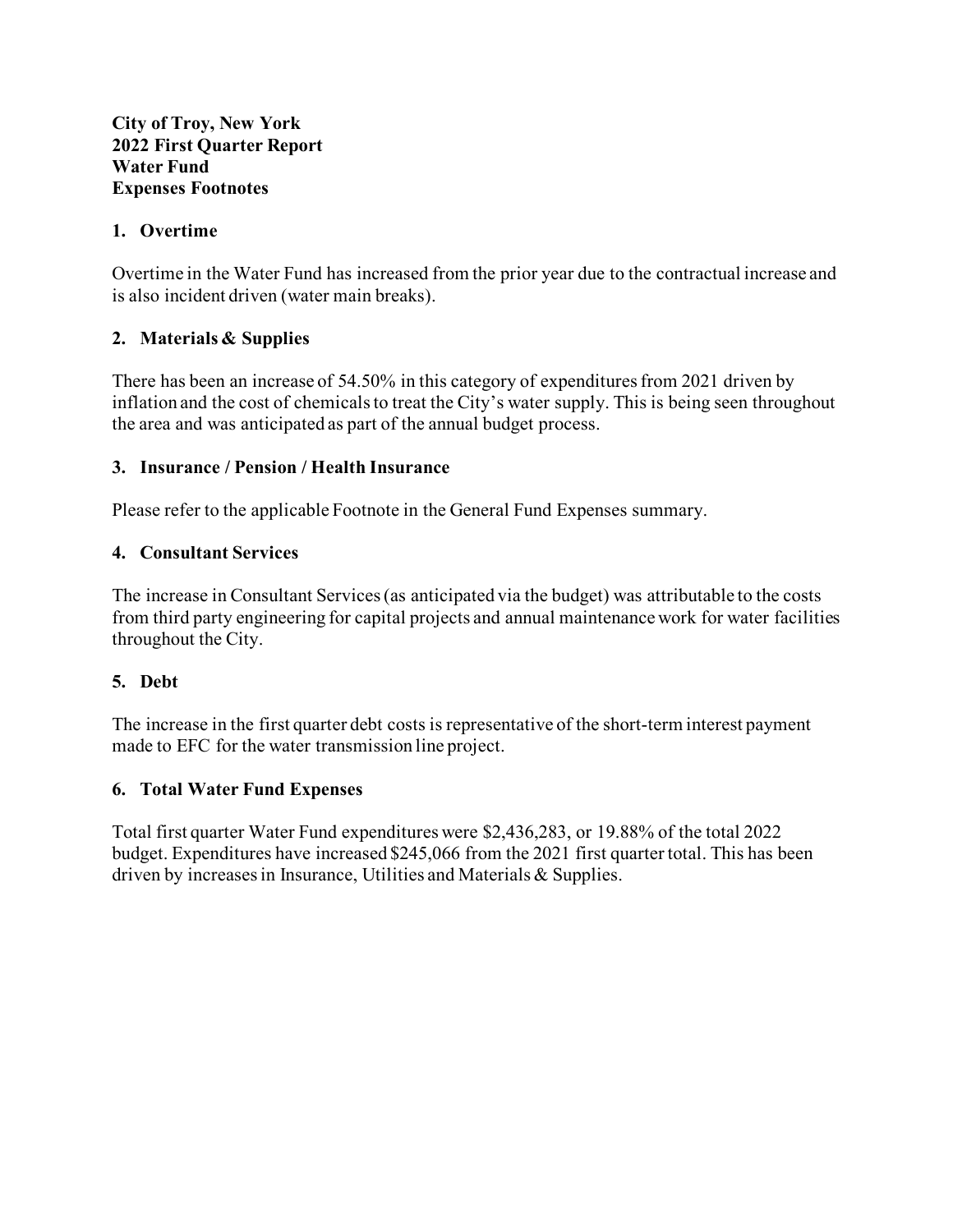**City of Troy, New York 2022 First Quarter Report Water Fund Recap of Results**

| <b>Description</b>        | 2022        | 2021       | <b>Difference</b> |
|---------------------------|-------------|------------|-------------------|
|                           |             |            |                   |
| <b>Total Revenues</b>     | 1,412,223   | 1,312,806  | 99,418            |
|                           |             |            |                   |
| <b>Total Expenditures</b> | 2,436,283   | 2,191,217  | 245,066           |
|                           |             |            |                   |
| <b>Surplus (Deficit)</b>  | (1,024,060) | (878, 411) | (145, 649)        |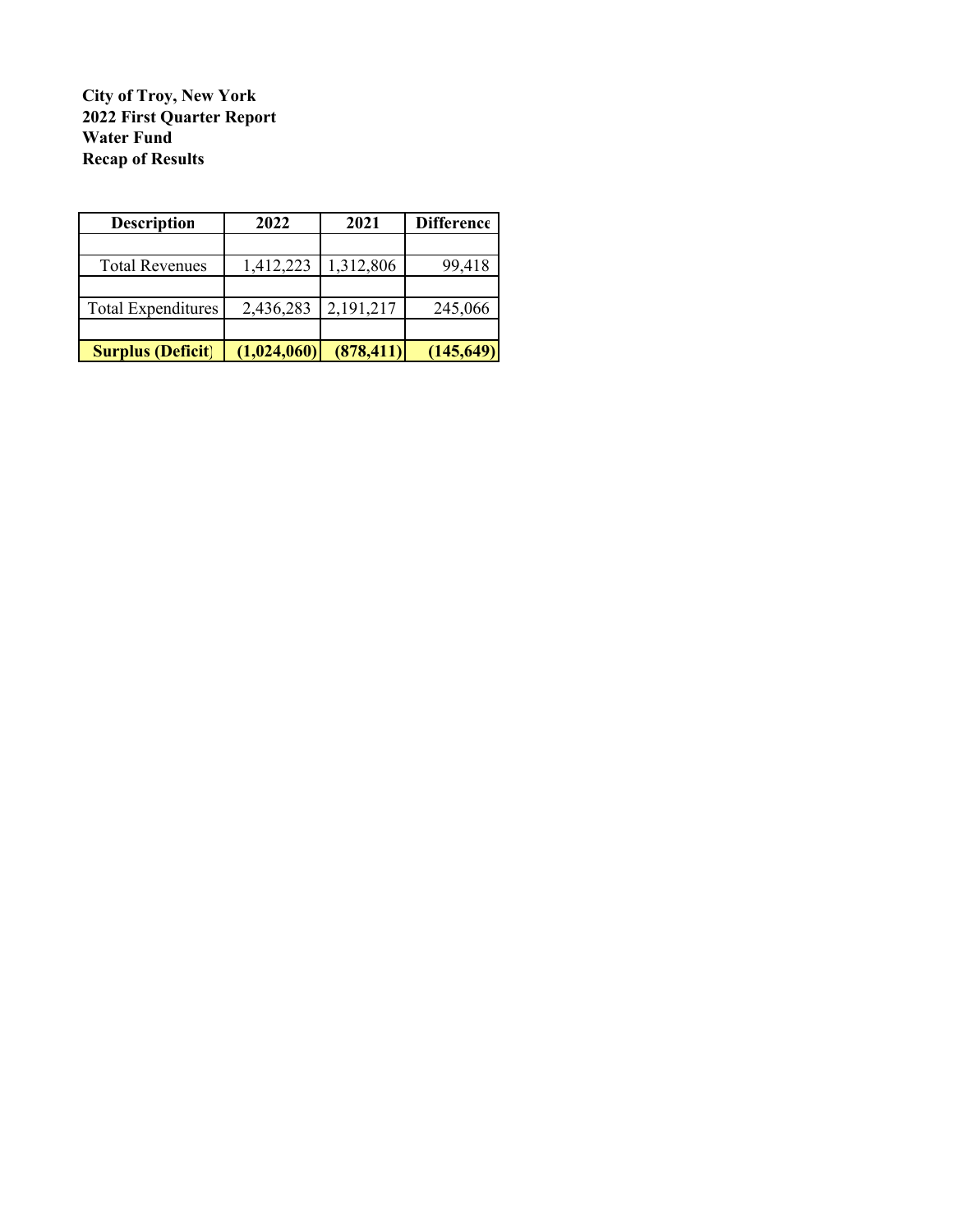#### **City of Troy, New York 2022 First Quarter Report Water Fund Recap**

A deficit, as experienced in 2022, is expected to occur annually in the Water Fund at the end of the first quarter due to the structure of revenue recognition. The deficit, having grown from the three month deficit of 2021, was anticipated particularly given the increase in costs for chemicals to treat the water supply.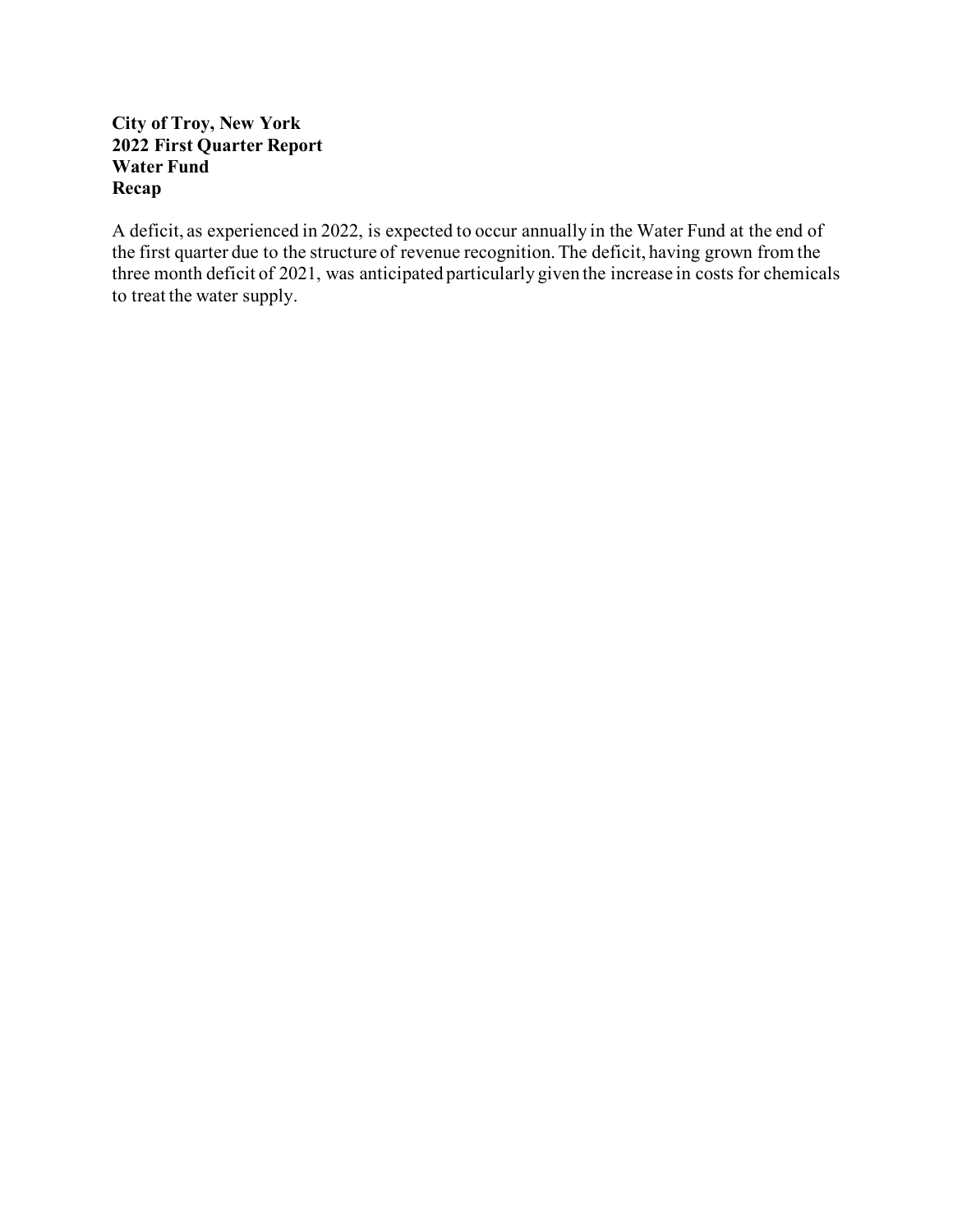#### **City of Troy, New York 2022 First Quarter Report Sewer Fund Revenues**

| Revenue                 | 03/31/2022 | $03/31/2021$   \$ Change |              | % Change   | 2022 Actual | 2022 Budget | <b>S</b> Diff | % Achieved | Footnote |
|-------------------------|------------|--------------------------|--------------|------------|-------------|-------------|---------------|------------|----------|
| Sewer Rents             | 728,252    | 685,906                  | 42,345       | $6.17\%$   | 728,252     | 3,871,065   | (3, 142, 813) | 18.81%     |          |
| Sewer Charges           | 673        | 13,680                   | (13,007)     | $-95.08\%$ | 673         | 184,004     | (183, 331)    | $0.37\%$   |          |
| Use Of Money & Property | 43,641     | 30,331                   | 13,310       | 43.88%     | 43,641      | 145,000     | (101, 359)    | 30.10%     |          |
| Miscellaneous           | 8,870      | 8,883                    | $ 12\rangle$ | $-0.14%$   | 8,870       | 38,787      | (29, 917)     | 22.87%     |          |
| <b>Total</b>            | 781,436    | 738,799                  | 42,637       | $5.77\%$   | 781,436     | 4,238,856   | (3,457,420)   | 18.44%     |          |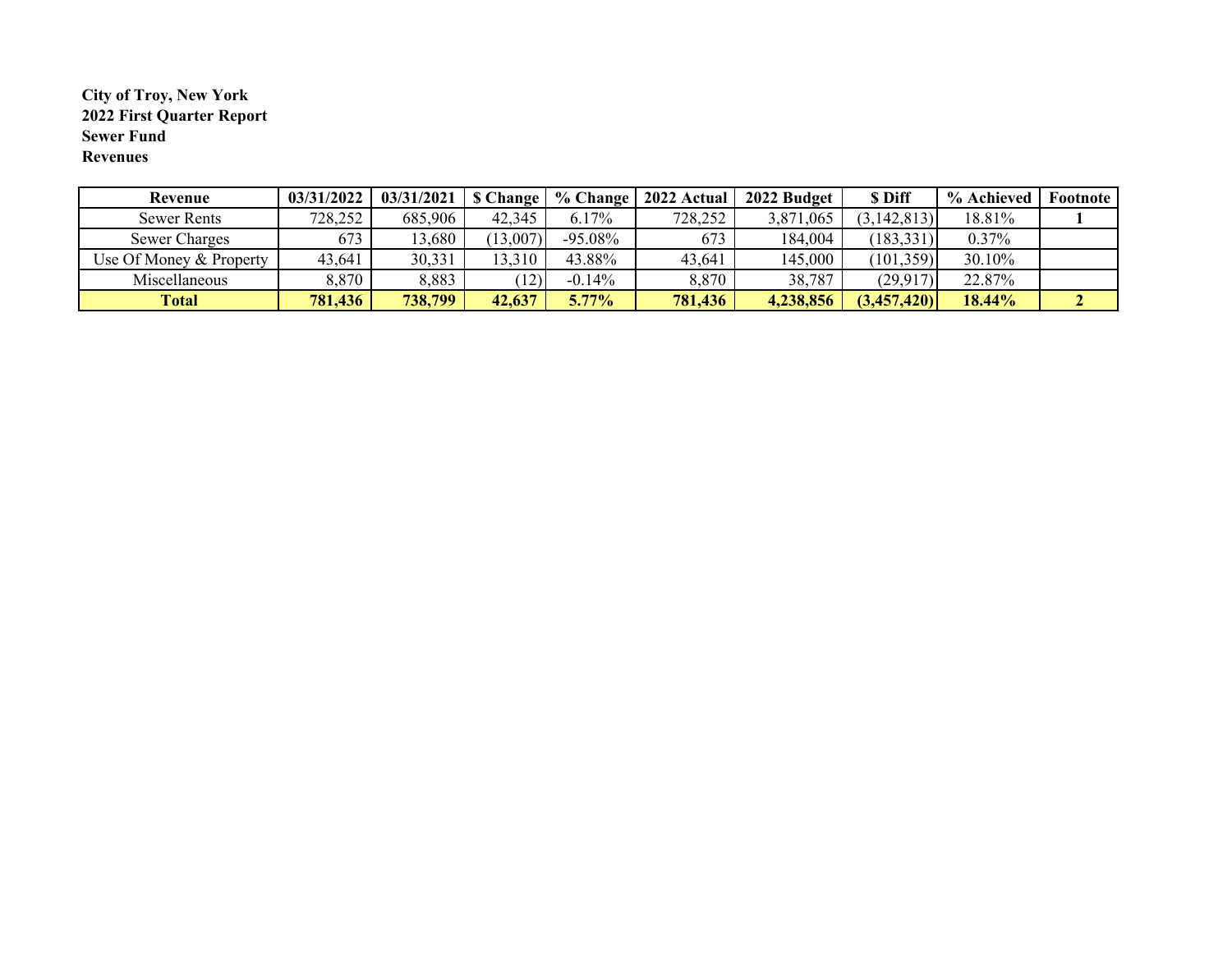#### **1. Sewer Rents**

Sewer rents have increased by 6.17% when compared to the first quarter of 2021 due to increased consumption in billings. Similar to the Water Fund, revenues are low to the budgeted total because of the billing calendar in relation to fiscal quarter end dates.

#### **2. Total Sewer Fund Revenues**

The total Sewer Fund revenues at the end of the first quarter mirror the results of the Sewer Rents as that is the principal revenue source within the fund.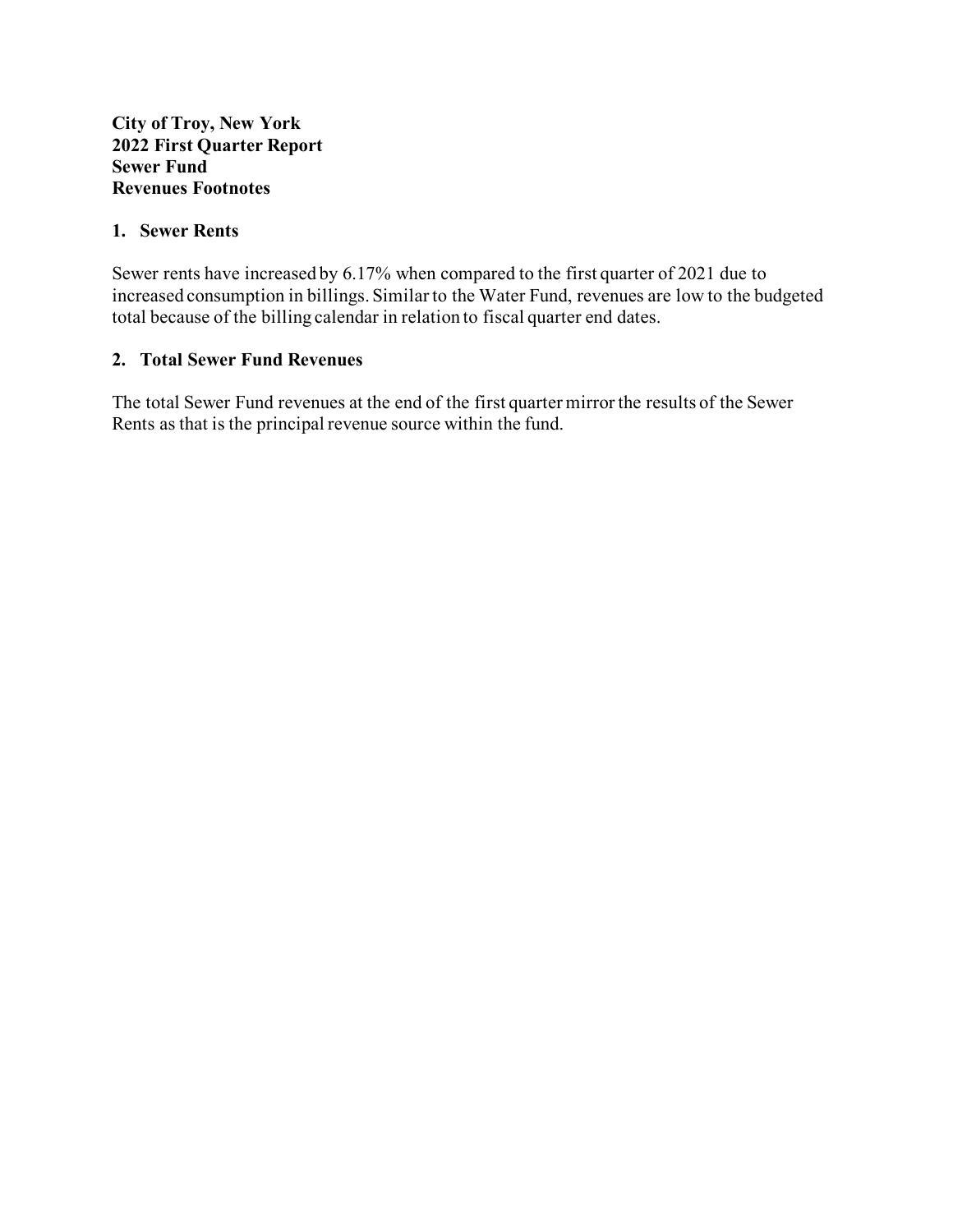# **City of Troy, New York 2022 First Quarter Report Sewer Fund Expenditures**

| Expenditure                          | 03/31/2022 | 03/31/2021   | <b>S</b> Change | % Change                 | 2022 Actual  | 2022 Budget | <b>S</b> Rem | % Expended | Footnote       |
|--------------------------------------|------------|--------------|-----------------|--------------------------|--------------|-------------|--------------|------------|----------------|
| <b>Code 1 - Salaries</b>             |            |              |                 |                          |              |             |              |            |                |
| <b>Permanent Salaries</b>            | 150,286    | 158,070      | (7, 784)        | $-4.92%$                 | 150,286      | 883,856     | 733,570      | 17.00%     |                |
| Overtime                             | 15,190     | 9,730        | 5,460           | 56.12%                   | 15,190       | 80,000      | 64,810       | 18.99%     | $\mathbf{1}$   |
| Misc. Other                          | 6,800      | 6,800        | $\Omega$        | $0.00\%$                 | 6,800        | 19,800      | 13,000       | 34.34%     |                |
| <b>Total Code 1</b>                  | 172,276    | 174,600      | (2,324)         | $-1.33%$                 | 172,276      | 983,656     | 811,380      | 17.51%     |                |
|                                      |            |              |                 |                          |              |             |              |            |                |
| <b>Code 2 - Fixed Assets</b>         | $\bf{0}$   | 0            | $\bf{0}$        | $\overline{\phantom{a}}$ | $\bf{0}$     | 10,000      | 10,000       | $0.00\%$   |                |
|                                      |            |              |                 |                          |              |             |              |            |                |
| Code 3 - Materials & Supplies        | 32,270     | 10.681       | 21,588          | 202.12%                  | 32,270       | 275,000     | 242,730      | 11.73%     | $\mathbf{2}$   |
|                                      |            |              |                 |                          |              |             |              |            |                |
| <b>Code 4 - Contractual Services</b> |            |              |                 |                          |              |             |              |            |                |
| Utilities                            | 217        | 1,903        | (1,686)         | $-88.60%$                | 217          | 10,900      | 10,683       | 1.99%      |                |
| Repairs & Rentals                    | $\Omega$   | 796          | (796)           | $-100.00\%$              | $\Omega$     | 40,000      | 40,000       | $0.00\%$   |                |
| Insurance                            | 40,069     | 25,807       | 14,262          | 55.27%                   | 40,069       | 30.025      | (10,044)     | 133.45%    | 3              |
| <b>Consultant Services</b>           | 28,615     | 3,640        | 24,975          | 686.11%                  | 28,615       | 165,000     | 136,385      | 17.34%     | $\overline{4}$ |
| Training                             | $\theta$   | $\mathbf{0}$ | $\theta$        |                          | $\Omega$     | 2,500       | 2,500        | $0.00\%$   |                |
| Uniforms                             | 3,465      | 3,200        | 265             | 8.27%                    | 3,465        | 10,000      | 6,536        | 34.65%     |                |
| Due To Other Funds                   | 119,802    | 119,802      | $\theta$        | $0.00\%$                 | 119,802      | 479,332     | 359,530      | 24.99%     |                |
| <b>Total Code 4</b>                  | 192,168    | 155,148      | 37.019          | 23.86%                   | 192,168      | 737,757     | 545,589      | 26.05%     |                |
|                                      |            |              |                 |                          |              |             |              |            |                |
| Code 6/7 - Debt Service              | $\bf{0}$   | $\bf{0}$     | $\bf{0}$        | $\overline{\phantom{0}}$ | $\bf{0}$     | 120,218     | 120,218      | $0.00\%$   |                |
| Code 8 - Benefits                    |            |              |                 |                          |              |             |              |            |                |
| Pension                              | $\theta$   | $\theta$     | $\mathbf{0}$    |                          | $\mathbf{0}$ | 108,144     | 108,144      | $0.00\%$   | 3              |
| Health Insurance                     | 47,981     | 53,868       | (5,888)         | $-10.93%$                | 47,981       | 274,942     | 226,961      | 17.45%     | 3              |
| Dental Insurance                     | 3,426      | 2,973        | 453             | 15.23%                   | 3,426        | 12,914      | 9,488        | 26.53%     |                |
| Social Security                      | 12,538     | 12,715       | (177)           | $-1.39%$                 | 12,538       | 75,250      | 62,712       | 16.66%     |                |
| Worker's Compensation                | 892        | 363          | 528             | 145.55%                  | 892          | 45,000      | 44,108       | 1.98%      |                |
| <b>Total Code 8</b>                  | 64.836     | 69.920       | (5.084)         | $-7.27%$                 | 64,836       | 516,250     | 451,414      | 12.56%     |                |
|                                      |            |              |                 |                          |              |             |              |            |                |
| Code 9 - Interfund Transfers         | $\bf{0}$   | 0            | $\bf{0}$        | $\overline{\phantom{0}}$ | $\mathbf{0}$ | 1,587,601   | 1,587,601    | $0.00\%$   |                |
|                                      |            |              |                 |                          |              |             |              |            |                |
| <b>Grand Total</b>                   | 461,549    | 410,349      | 51,200          | 12.48%                   | 461,549      | 4,230,482   | 3,768,933    | 10.91%     | 5              |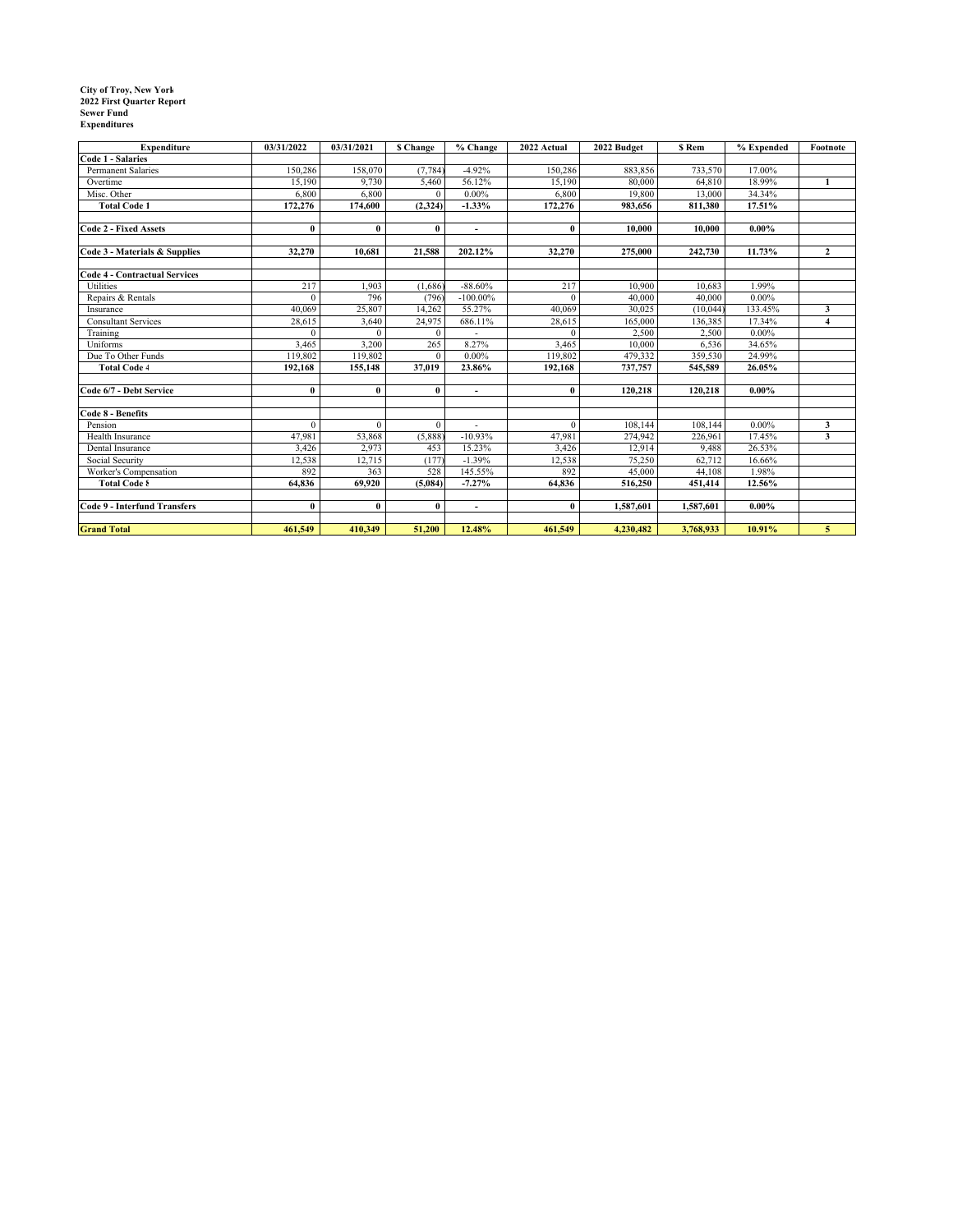#### **City of Troy, New York 2022 First Quarter Report Sewer Fund Expenses Footnotes**

#### **1. Overtime**

Overtime costs have increased as a result of necessity for operations and a contractual increase from 2021 to 2022. While there has been an increase, only 18.99% of the budget had been expended as of March 31<sup>st</sup>.

## **2. Materials & Supplies**

Similar to the Water Fund, the cost of Materials & Supplies has increased within the Sewer Fund in the first quarter as a result of rising costs and the timing of when materials are purchased during an annual fiscal year.

#### **3. Insurance / Pension / Health Insurance / Dental Insurance**

Please refer to the applicable Footnote in the General Fund Expenses summary.

#### **4. Consultant Services**

In the first quarter the City installed a new security and card system for the DPU shop building leading to the increase in costs over the prior year. However, this cost was budgeted for as 17.34% of the total budget has been expended at the end of the first quarter.

#### **5. Total Sewer Fund Expenses**

The total Sewer Fund expenditures through the first three months of 2022 were \$461,549, or 10.91% of the total amount budgeted for. This is consistent with what is expected within the first quarter financial report given the timing of when expenses occur within the fund on an annual basis.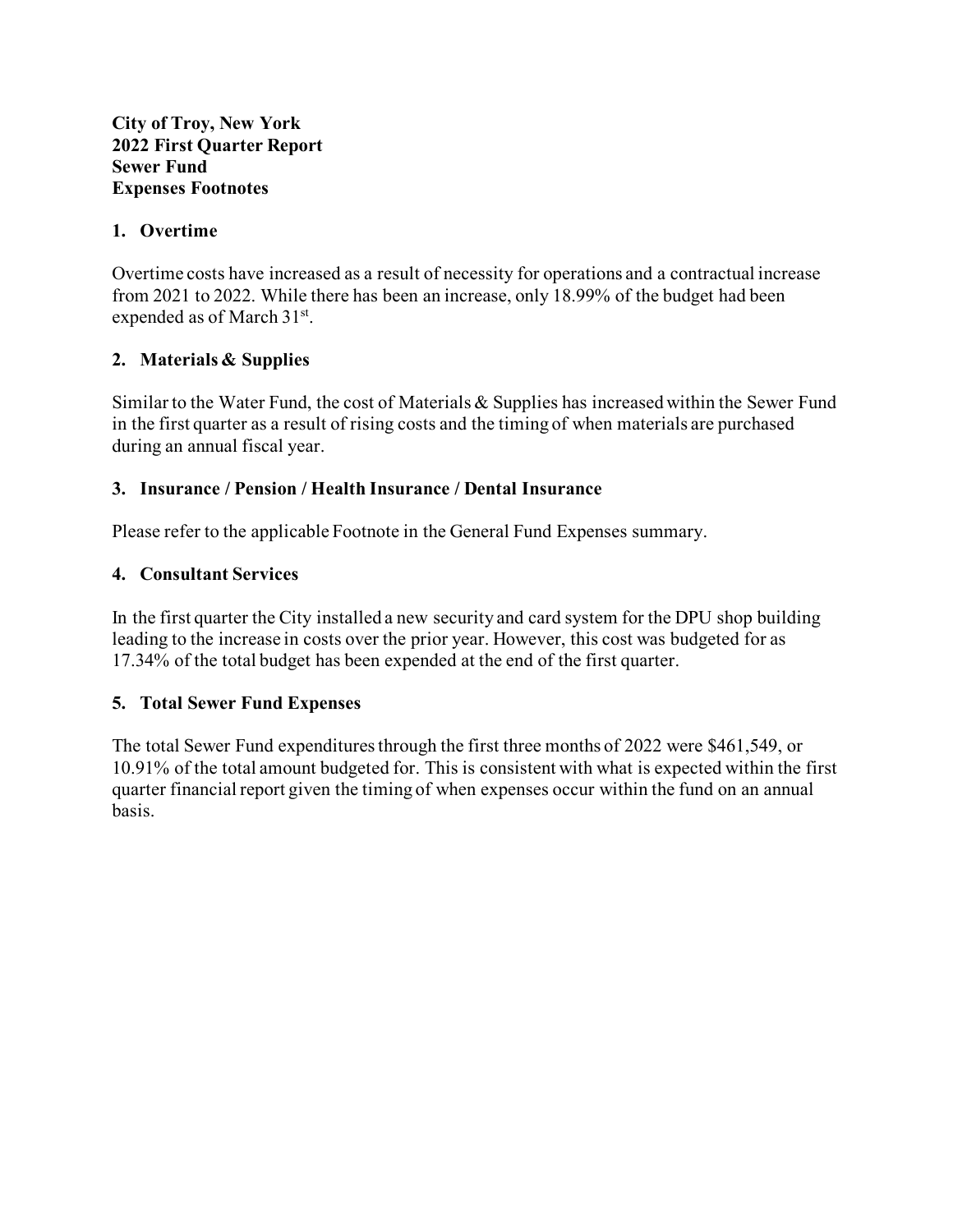**City of Troy, New York Sewer Fund Recap of Results 2022 First Quarter Report**

| <b>Description</b>        | 2022    | 2021    | <b>Difference</b> |
|---------------------------|---------|---------|-------------------|
|                           |         |         |                   |
| <b>Total Revenues</b>     | 781,436 | 738,799 | 42,637            |
|                           |         |         |                   |
| <b>Total Expenditures</b> | 461,549 | 410,349 | 51,200            |
|                           |         |         |                   |
| <b>Surplus (Deficit)</b>  | 319,887 | 328,450 | (8, 564)          |